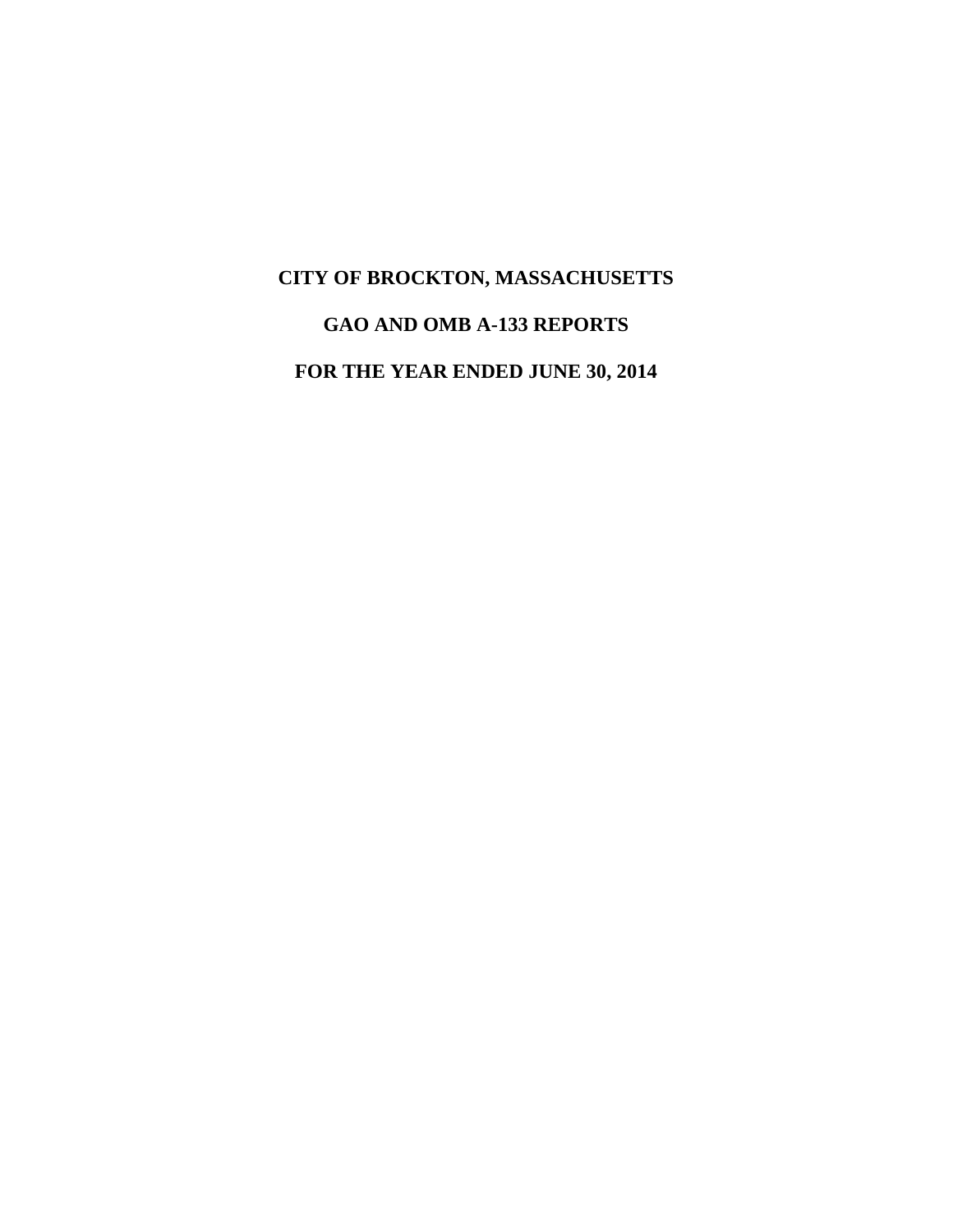# **CITY OF BROCKTON, MASSACHUSETTS**

# **GAO AND OMB A-133 REPORTS**

# **FOR THE YEAR ENDED JUNE 30, 2014**

# **TABLE OF CONTENTS**

|                                                                                                                                                                                                                                                                           | Page |
|---------------------------------------------------------------------------------------------------------------------------------------------------------------------------------------------------------------------------------------------------------------------------|------|
| Independent Auditors' Report on Internal Control Over Financial Reporting<br>and on Compliance and Other Matters Based on an Audit of Financial<br>Statements Performed in Accordance with Government Auditing Standards                                                  |      |
| Independent Auditors' Report on Compliance with Requirements that Could Have<br>A Direct and Material Effect on Each Major Program, on Internal Control Over<br>Compliance and on the Schedule of Expenditures of Federal Awards in Accordance<br>with OMB Circular A-133 | 3    |
| Schedule of Expenditures of Federal Award Programs                                                                                                                                                                                                                        | 6    |
| Notes to Schedule of Expenditures of Federal Award Programs                                                                                                                                                                                                               | 8    |
| Schedule of Findings and Questioned Costs                                                                                                                                                                                                                                 | 10   |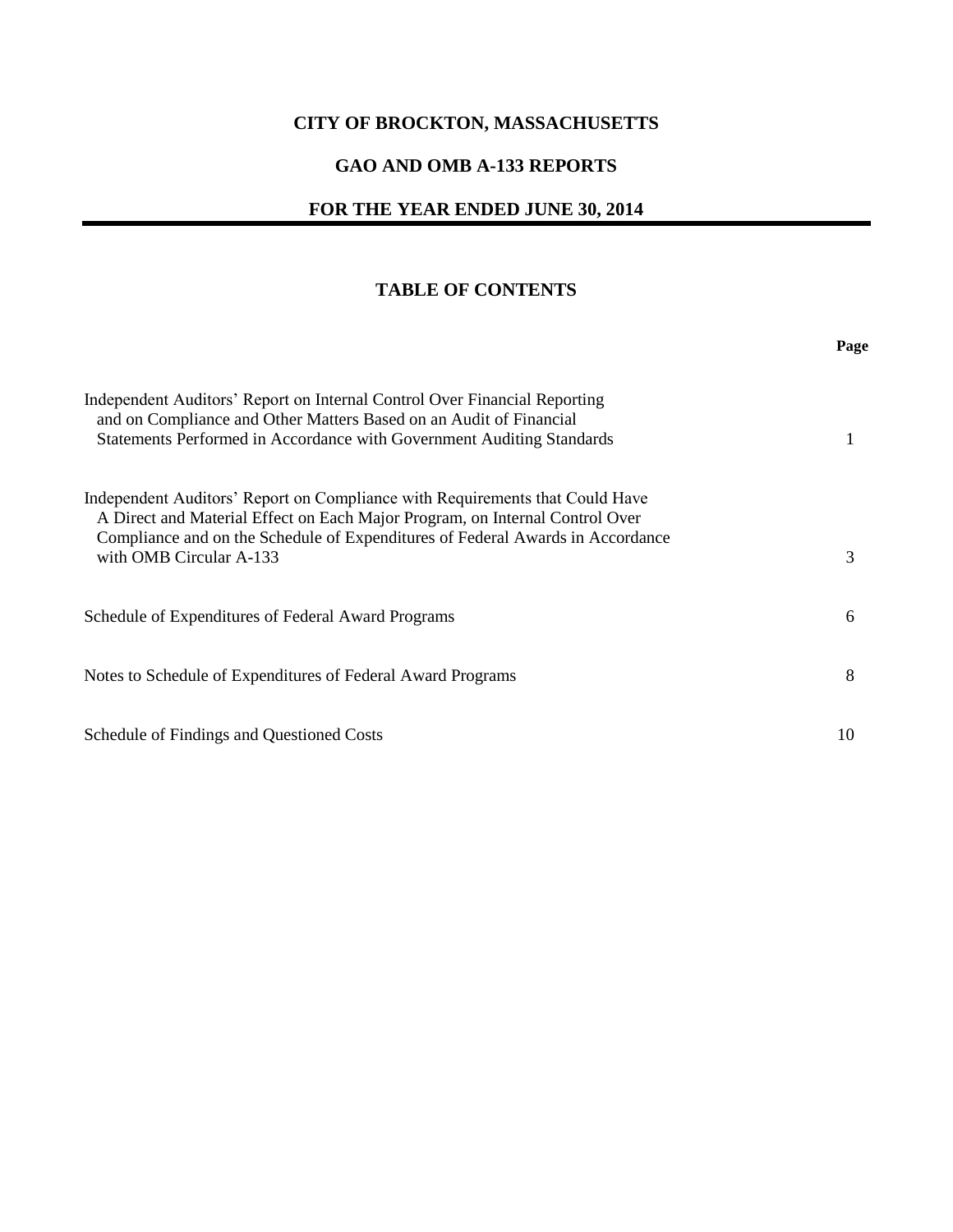

CliftonLarsonAllen LLP CLAconnect.com

# **INDEPENDENT AUDITORS' REPORT ON INTERNAL CONTROL OVER FINANCIAL REPORTING AND ON COMPLIANCE AND OTHER MATTERS BASED ON AN AUDIT OF FINANCIAL STATEMENTS PERFORMED IN ACCORDANCE WITH** *GOVERNMENT AUDITING STANDARDS*

To the Honorable Mayor and City Council City of Brockton, Massachusetts

We have audited, in accordance with the auditing standards generally accepted in the United States of America and the standards applicable to financial audits contained in *Government Auditing Standards* issued by the Comptroller General of the United States, the financial statements of the governmental activities, the businesstype activities, each major fund, and the aggregate remaining fund information of the City of Brockton, Massachusetts, as of and for the year ended June 30, 2014, and the related notes to the financial statements, which collectively comprise the City of Brockton, Massachusetts' basic financial statements, and have issued our report thereon dated March 27, 2015.

#### **Internal Control Over Financial Reporting**

In planning and performing our audit of the financial statements, we considered the City of Brockton, Massachusetts' internal control over financial reporting (internal control) to determine the audit procedures that are appropriate in the circumstances for the purpose of expressing our opinions on the financial statements, but not for the purpose of expressing an opinion on the effectiveness of the City of Brockton, Massachusetts' internal control. Accordingly, we do not express an opinion on the effectiveness of the City of Brockton, Massachusetts' internal control.

Our consideration of internal control was for the limited purpose described in the preceding paragraph and was not designed to identify all deficiencies in internal control that might be material weaknesses or significant deficiencies and therefore, material weaknesses or significant deficiencies may exist that were not identified. However, as described in the accompanying schedule of findings and questioned costs, we identified certain deficiencies in internal control that we consider to be material weaknesses and significant deficiencies.

A *deficiency in internal control* exists when the design or operation of a control does not allow management or employees, in the normal course of performing their assigned functions, to prevent, or detect and correct, misstatements on a timely basis. A *material weakness* is a deficiency, or a combination of deficiencies, in internal control, such that there is a reasonable possibility that a material misstatement of the entity's financial statements will not be prevented, or detected and corrected on a timely basis. We consider the deficiency described in the accompanying schedule of findings and questioned costs as item 2014-001 to be a material weakness.

A *significant deficiency* is a deficiency, or a combination of deficiencies, in internal control that is less severe than a material weakness, yet important enough to merit attention by those charged with governance. We consider the deficiency described in the accompanying schedule of findings and questioned costs as item 2014-002 to be a significant deficiency.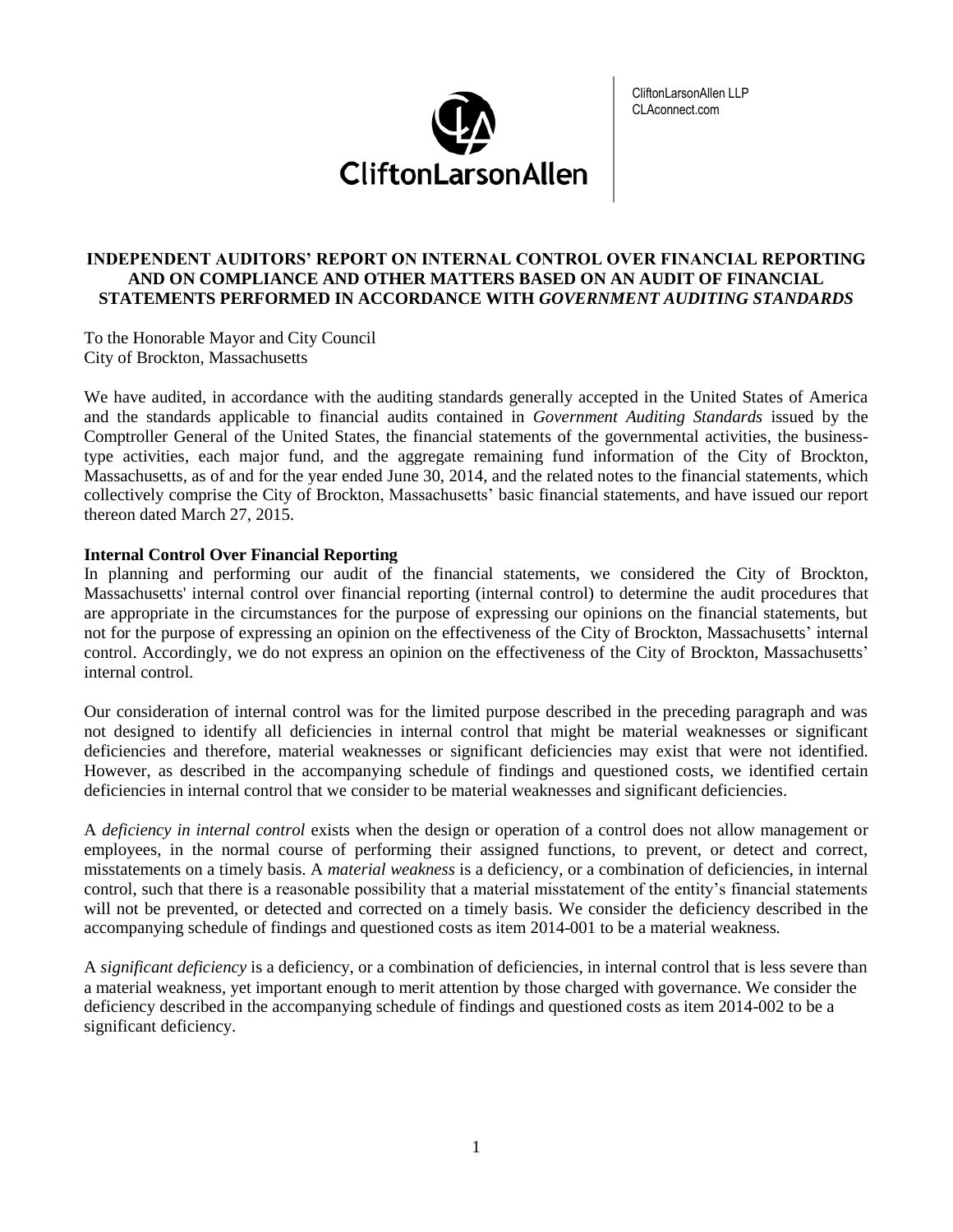#### **Compliance and Other Matters**

As part of obtaining reasonable assurance about whether the City of Brockton, Massachusetts' financial statements are free from material misstatement, we performed tests of its compliance with certain provisions of laws, regulations, contracts, and grant agreements, noncompliance with which could have a direct and material effect on the determination of financial statement amounts. However, providing an opinion on compliance with those provisions was not an objective of our audit, and accordingly, we do not express such an opinion. The results of our tests disclosed no instances of noncompliance or other matters that are required to be reported under *Government Auditing Standards*.

#### **Response to Findings**

The City's responses to the findings identified in our audit are described in the accompanying schedule of findings and questioned costs. The City's responses were not subjected to the auditing procedures applied in the audit of the financial statements and, accordingly, we express no opinion on the responses.

#### **Purpose of this Report**

The purpose of this report is solely to describe the scope of our testing of internal control and compliance and the result of that testing, and not to provide an opinion on the effectiveness of the entity's internal control or on compliance. This report is an integral part of an audit performed in accordance with *Government Auditing Standards* in considering the entity's internal control and compliance. Accordingly, this communication is not suitable for any other purpose.

Clifton Larson Allen LLP

**CliftonLarsonAllen LLP** 

Boston, Massachusetts March 27, 2015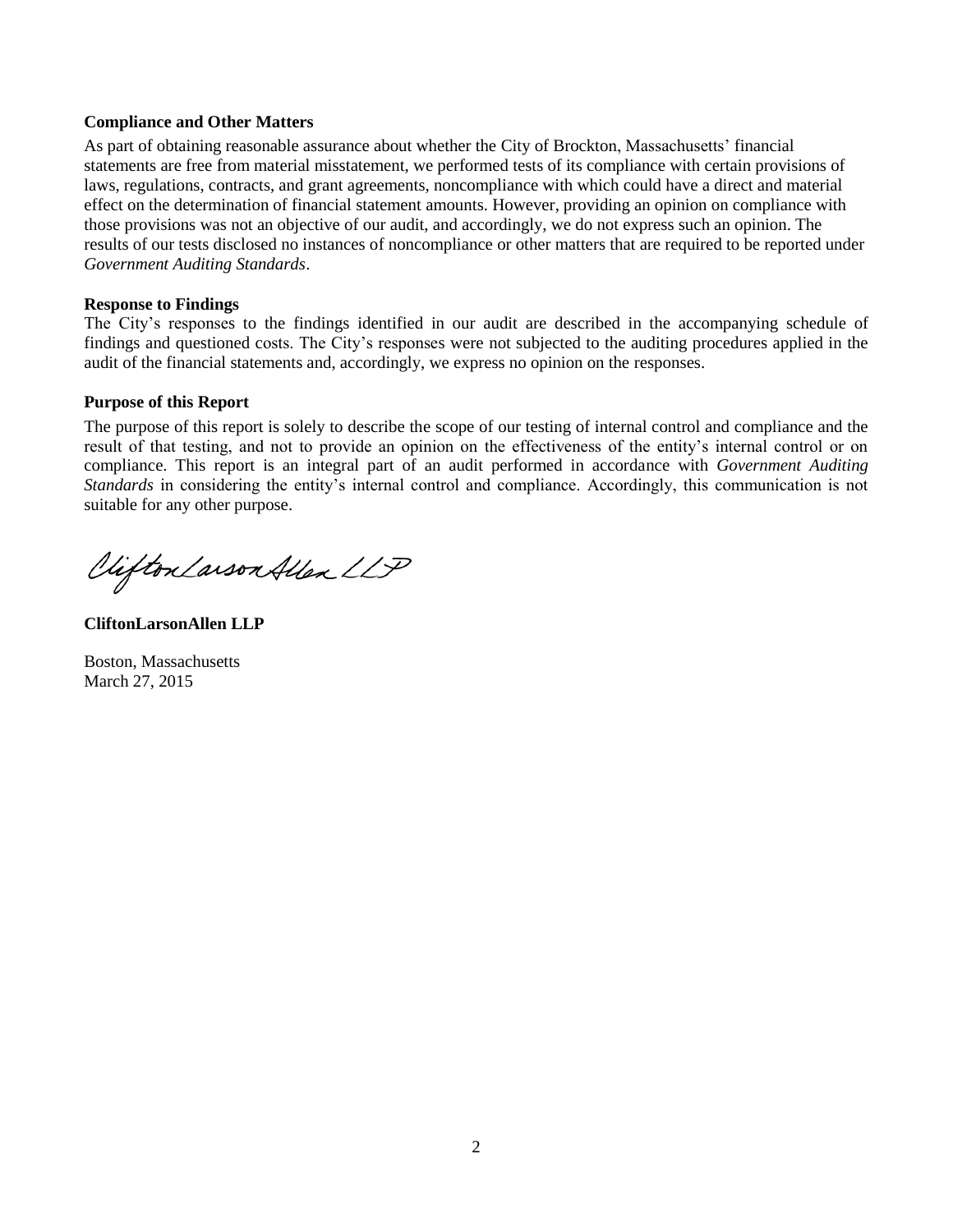

# **INDEPENDENT AUDITORS' REPORT ON COMPLIANCE WITH REQUIREMENTS THAT COULD HAVE A DIRECT AND MATERIAL EFFECT ON EACH MAJOR PROGRAM, ON INTERNAL CONTROL OVER COMPLIANCE AND ON THE SCHEDULE OF EXPENDITURES OF FEDERAL AWARDS IN ACCORDANCE WITH OMB CIRCULAR A-133**

To the Honorable Mayor and City Council City of Brockton, Massachusetts

# **Report on Compliance for Each Major Federal Program**

We have audited the City of Brockton, Massachusetts' compliance with the types of compliance requirements described in the *OMB Circular A-133 Compliance Supplement* that could have a direct and material effect on each of the City of Brockton, Massachusetts' major federal programs for the year ended June 30, 2014. The City of Brockton, Massachusetts' major federal programs are identified in the summary of auditors' results section of the accompanying schedule of findings and questioned costs.

#### **Management's Responsibility**

Management is responsible for compliance with the requirements of laws, regulations, contracts, and grants applicable to its federal programs.

#### **Auditors' Responsibility**

Our responsibility is to express an opinion on compliance for each of the City of Brockton, Massachusetts' major federal programs based on our audit of the types of compliance requirements referred to above. We conducted our audit of compliance in accordance with auditing standards generally accepted in the United States of America; the standards applicable to financial audits contained in *Government Auditing Standards*, issued by the Comptroller General of the United States; and OMB Circular A-133, *Audits of States, Local Governments, and Non-Profit Organizations*. Those standards and OMB Circular A-133 require that we plan and perform the audit to obtain reasonable assurance about whether noncompliance with the types of compliance requirements referred to above that could have a direct and material effect on a major federal program occurred. An audit includes examining, on a test basis, evidence about the City of Brockton, Massachusetts' compliance with those requirements and performing such other procedures as we considered necessary in the circumstances.

We believe that our audit provides a reasonable basis for our opinion on compliance for each major federal program. However, our audit does not provide a legal determination of the City of Brockton, Massachusetts' compliance.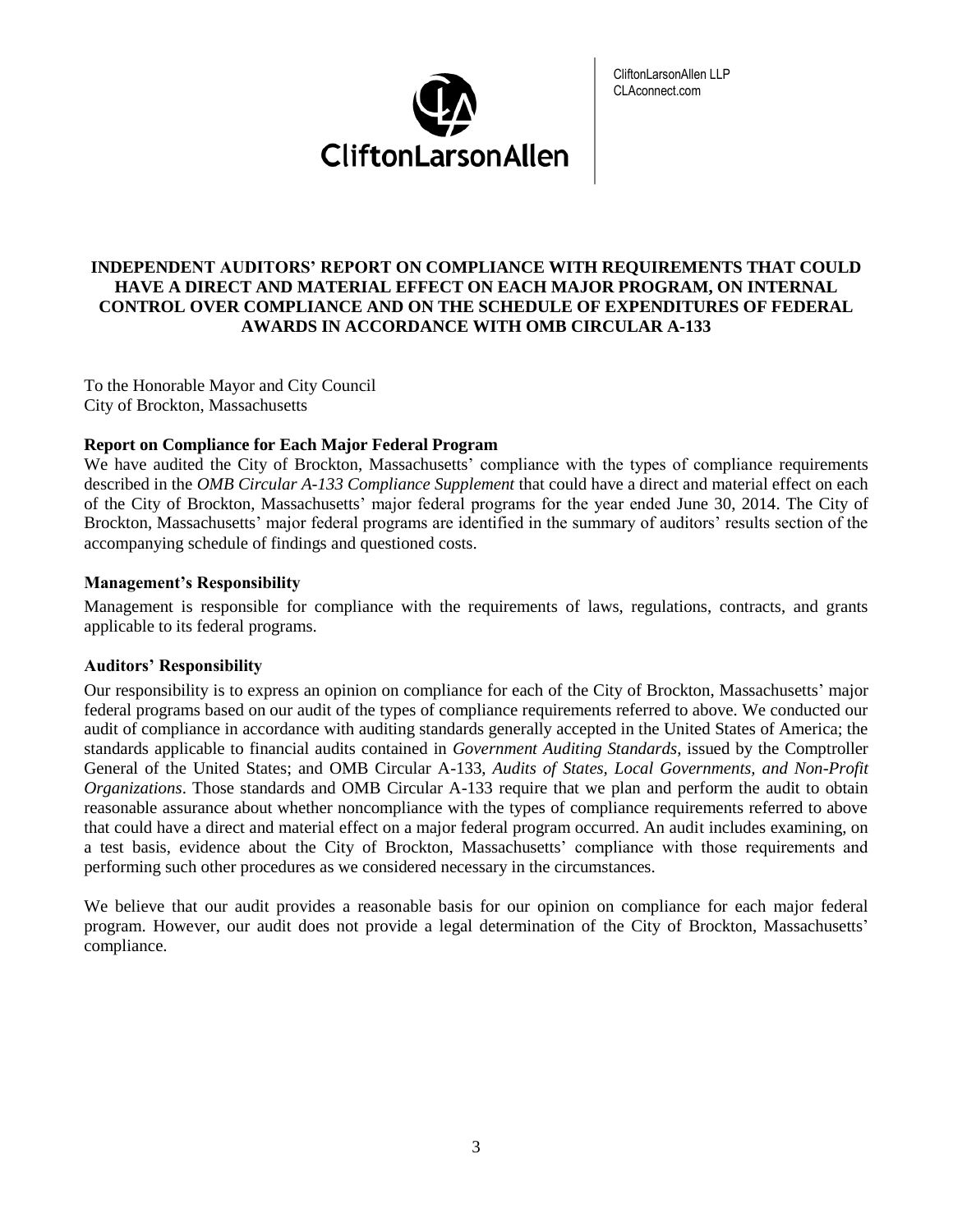#### **Basis for Qualified Opinion on Improving Teacher Quality State Grants**

As described in the accompanying schedule of findings and questioned costs the City of Brockton, Massachusetts did not comply with requirements regarding CFDA 84.367, Improving Teacher Quality State Grants, as described in finding number 2014-003 for Allowable Activities and Costs. Compliance with such requirements is necessary, in our opinion, for the City of Brockton, Massachusetts to comply with the requirements applicable to the programs.

#### **Qualified Opinion on Improving Teacher Quality State Grants**

In our opinion, except for the noncompliance described in the Basis for Qualified Opinion paragraph, the City of Brockton, Massachusetts complied, in all material respects, with the types of compliance requirements referred to above that could have a direct and material effect on the Improving Teacher Quality State Grants program for the year ended June 30, 2014.

#### **Unmodified Opinion on Each of the Other Major Federal Programs**

In our opinion, the City of Brockton, Massachusetts complied, in all material respects, with the types of compliance requirements referred to above that could have a direct and material effect on each of its other major federal programs identified in the summary of auditor's results section of the accompanying schedule of findings and questioned costs for the year ended June 30, 2014.

#### **Other Matters**

The results of our auditing procedures disclosed other instances of noncompliance, which are required to be reported in accordance with OMB Circular A-133 and which are described in the accompanying schedule of findings and questioned costs as items 2014-005, 2014-006, 2014-007, 2014-008, 2014-009, 2014-010 and 2014- 012. Our opinion on each major federal program is not modified with respect to these matters. The City of Brockton, Massachusetts' responses to the noncompliance findings identified in our audit are described in the accompanying schedule of findings and questioned costs. The City of Brockton, Massachusetts' responses were not subjected to the auditing procedures applied in the audit of compliance and, accordingly, we express no opinion on the responses.

#### **Report on Internal Control Over Compliance**

Management of the City of Brockton, Massachusetts is responsible for establishing and maintaining effective internal control over compliance with the types of compliance requirements referred to above. In planning and performing our audit of compliance, we considered the City of Brockton, Massachusetts' internal control over compliance with the types of requirements that could have a direct and material effect on each major federal program to determine the auditing procedures that are appropriate in the circumstances for the purpose of expressing an opinion on compliance for each major federal program and to test and report on internal control over compliance in accordance with OMB Circular A-133, but not for the purpose of expressing an opinion on the effectiveness of internal control over compliance. Accordingly, we do not express an opinion on the effectiveness of the City of Brockton, Massachusetts' internal control over compliance.

Our consideration of internal control over compliance was for the limited purpose described in the first paragraph of this section and was not designed to identify all deficiencies in internal control over compliance that might be material weaknesses or significant deficiencies and therefore, material weaknesses or significant deficiencies may exist that were not identified. However, as discussed below, we identified certain deficiencies in internal control over compliance that we consider to be material weaknesses and significant deficiencies.

A *deficiency in internal control over compliance* exists when the design or operation of a control over compliance does not allow management or employees, in the normal course of performing their assigned functions, to prevent, or detect and correct, noncompliance with a type of compliance requirement of a federal program on a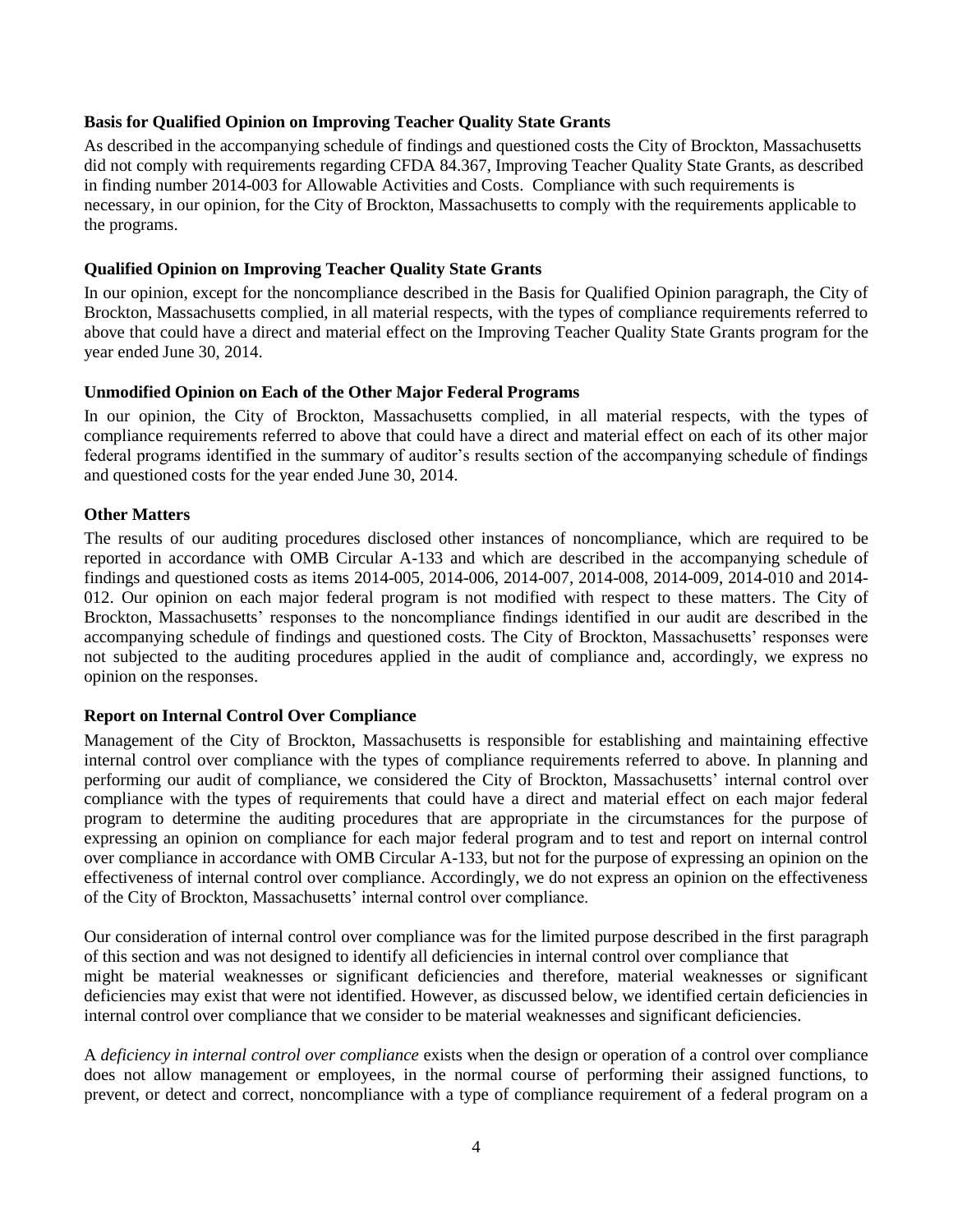timely basis. A *material weakness in internal control over compliance* is a deficiency, or combination of deficiencies, in internal control over compliance, such that there is a reasonable possibility that material noncompliance with a type of compliance requirement of a federal program will not be prevented, or detected and corrected, on a timely basis. We consider the deficiencies in internal control over compliance described in the accompanying schedule of findings and questioned costs as item 2014-003 to be material weaknesses.

A *significant deficiency in internal control over compliance* is a deficiency, or a combination of deficiencies, in internal control over compliance with a type of compliance requirement of a federal program that is less severe than a material weakness in internal control over compliance, yet important enough to merit attention by those charged with governance. We consider the deficiencies in internal control over compliance described in the accompanying schedule of findings and questioned costs as items 2014-004 through 2014-010, 2014-011 and 2014-012 to be significant deficiencies.

The City of Brockton, Massachusetts' responses to the internal control over compliance findings identified in our audit are described in the accompanying schedule of findings and questioned costs. The City of Brockton, Massachusetts' responses were not subjected to the auditing procedures applied in the audit of compliance and, accordingly, we express no opinion on the responses.

The purpose of this report on internal control over compliance is solely to describe the scope of our testing of internal control over compliance and the result of that testing based on the requirements of OMB Circular A-133. Accordingly, this report is not suitable for any other purpose.

#### **Report on Schedule of Expenditures of Federal Awards Required by OMB Circular A-133**

We have audited the financial statements of the governmental activities, the business-type activities, each major fund, and the aggregate remaining fund information of the City of Brockton, Massachusetts, as of and for the year ended June 30, 2014, and the related notes to the financial statements, which collectively comprise the basic financial statements of the City of Brockton, Massachusetts. We issued our report thereon dated March 27, 2015, which contained unmodified opinions on those financial statements.

Our audit was conducted for the purpose of forming opinions on the financial statements that collectively comprise the basic financial statements. The accompanying schedule of expenditures of federal awards is presented for purposes of additional analysis as required by OMB Circular A-133 and is not a required part of the basic financial statements. Such information is the responsibility of management and was derived from and relates directly to the underlying accounting and other records used to prepare the basic financial statements. The information has been subjected to the auditing procedures applied in the audit of the financial statements and certain additional procedures, including comparing and reconciling such information directly to the underlying accounting and other records used to prepare the basic financial statements or to the basic financial statements themselves, and other additional procedures in accordance with auditing standards generally accepted in the United States of America. In our opinion, the schedule of expenditures of federal awards is fairly stated in all material respects in relation to the basic financial statements as a whole.

Viifton Larson Allen LLP

**CliftonLarsonAllen LLP** 

Boston, Massachusetts March 27, 2015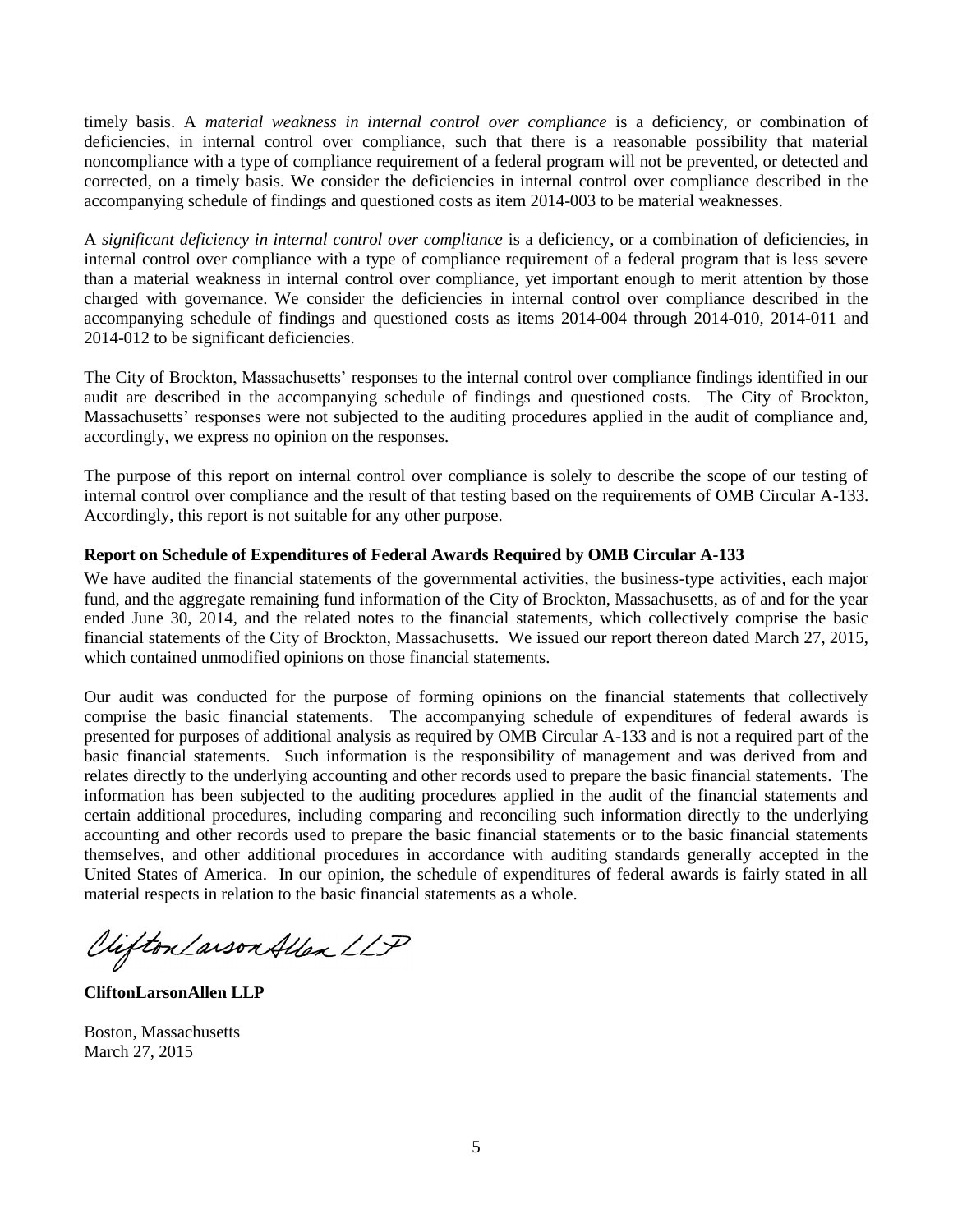#### **CITY OF BROCKTON, MASSACHUSETTS SCHEDULE OF EXPENDITURES OF FEDERAL AWARD PROGRAMS YEAR ENDED JUNE 30, 2014**

| Federal grantor/passed-through grantor/program title                                                                                                                   | <b>CFDA</b><br>number | Pass-Through<br>number               |   | 2014 Federal<br>expenditures |
|------------------------------------------------------------------------------------------------------------------------------------------------------------------------|-----------------------|--------------------------------------|---|------------------------------|
| U.S. Department of Agriculture:                                                                                                                                        |                       |                                      |   |                              |
| Passed through State Department of Elementary and Secondary Education:                                                                                                 |                       |                                      |   |                              |
| School Breakfast Program (note 4)<br>National School Lunch Program - cash assistance (note 4)                                                                          | 10.553<br>10.555      | 12-044<br>12-044                     | S | 1,795,886<br>6,092,427       |
| National School Lunch Program - non-cash assistance - commodities (note 4)                                                                                             | 10.555                | 12-044                               |   | 676,174                      |
| Child and Adult Care Food Program                                                                                                                                      | 10.558                | 12-044                               |   | 184,478                      |
| Special Summer Food Service Program for Children (note 4)                                                                                                              | 10.559                | 12-044                               |   | 274,298                      |
| Fresh Fruit and Vegetable Program                                                                                                                                      | 10.582                | 12-044                               |   | 40,282                       |
| Total U.S. Department of Agriculture                                                                                                                                   |                       |                                      |   | 9,063,545                    |
| U.S. Department of Defense:                                                                                                                                            |                       |                                      |   |                              |
| Direct Programs:<br><b>US Army Junior ROTC</b>                                                                                                                         | 12.000                |                                      |   | 44,079                       |
| U.S. Department of Housing and Urban Development:                                                                                                                      |                       |                                      |   |                              |
| Direct programs:                                                                                                                                                       |                       |                                      |   |                              |
| Community Development Block Grant - Entitlement Grants (note 4)                                                                                                        | 14.218                |                                      |   | 46,044                       |
| Community Development Block Grant - Entitlement Grants (note 4)                                                                                                        | 14.218<br>14.248      |                                      |   | 1,661,097                    |
| Community Development Block Grant - Section 108 Loan Guarantees<br>Economic Development Initiative-Special Project, Neighborhood Initiative and Miscellaneous Grants   | 14.251                |                                      |   | 102,577<br>18,641            |
| Lead - Based Paint Hazard Control in Privately - Owned Housing                                                                                                         | 14.900                |                                      |   | 569,993                      |
| Total direct programs                                                                                                                                                  |                       |                                      |   | 2,398,352                    |
| Passed through State Department of Housing & Community Development-<br>Community Development Block Grants/State Programs and Non-Entitlement Grants in Hawaii (note 4) | 14.228                | NSP-G-2010 RA00003                   |   |                              |
|                                                                                                                                                                        |                       |                                      |   | 140,730                      |
| Total U.S. Department of Housing and Urban Development                                                                                                                 |                       |                                      |   | 2.539.082                    |
| U.S. Department of the Interior National Park Service:<br>Passed through the Secretary of the Commonwealth of Massachusetts:                                           |                       |                                      |   |                              |
| Historic Preservation Fund Grants-In-Aid                                                                                                                               | 15.904                | SCSEC480013227005000                 |   | 13,175                       |
| U.S. Department of Justice:                                                                                                                                            |                       |                                      |   |                              |
| Direct programs:                                                                                                                                                       |                       |                                      |   |                              |
| Part E – Developing, Testing and Demonstrating Promising New Programs                                                                                                  | 16.541                |                                      |   |                              |
| Part E – Developing, Testing and Demonstrating Promising New Programs<br>Public Safety Partnership and Community Policing Grants                                       | 16.541<br>16.710      |                                      |   | 44,562<br>354,910            |
| ARRA - Public Safety Partnership and Community Policing Grants                                                                                                         | 16.710                |                                      |   | 281,741                      |
| Total direct programs                                                                                                                                                  |                       |                                      |   | 681,213                      |
| Passed through State Executive of Office of Public Safety and Security-                                                                                                |                       |                                      |   |                              |
| Edward Byrne Memorial Justice Assistance Grant Program (note 4)<br>Passed through Plymouth County District Attorney Office:                                            | 16.738                | SCEPSLARPFY13BROCKTN                 |   | 44,000                       |
| Edward Byrne Memorial Justice Assistance Grant Program (note 4)                                                                                                        | 16.738                | FFY10JAGBROCKTONPD11                 |   | 53,509                       |
| Edward Byrne Memorial Justice Assistance Grant Program (note 4)                                                                                                        | 16.738                | FFY11JAGBROCKTONPD01                 |   | 58,502                       |
| Total pass-through programs                                                                                                                                            |                       |                                      |   | 156,011                      |
| Total U.S. Department of Justice                                                                                                                                       |                       |                                      |   | 837,224                      |
| U.S. Department of Transportation:                                                                                                                                     |                       |                                      |   |                              |
| Passed through State Department of Transportation-                                                                                                                     |                       |                                      |   |                              |
| Highway Planning and Construction (note 4)                                                                                                                             | 20.205                | 178-MA-214                           |   | 130,536                      |
| Passed through State Executive of Office of Public Safety and Security-                                                                                                |                       |                                      |   |                              |
| State and Community Highway Safety (note 4)                                                                                                                            | 20.600                | 2014BROCKTONSTEPXXXX                 |   | 26,241                       |
| State and Community Highway Safety (note 4)                                                                                                                            | 20.600                | 2013OTENF2017XXXXXXX                 |   | 7,976                        |
| State and Community Highway Safety (note 4)                                                                                                                            | 20.600                | 2013OTENF2017XXXXXXX                 |   | 1,442                        |
| Total US Department of Transportation                                                                                                                                  |                       |                                      |   | 166,195                      |
| Institute of Museum and Library Services:<br>Passed through Massachusetts Board of Library Commissioners-                                                              |                       |                                      |   |                              |
| <b>Grants</b> to States                                                                                                                                                | 45.310                | 14BROCKTONPRESERVAT0                 |   | 3,500                        |
| U.S. Department of Education:                                                                                                                                          |                       |                                      |   |                              |
| Direct programs:                                                                                                                                                       |                       |                                      |   |                              |
| Capacity Building for Traditionally Underserved Populations                                                                                                            | 84.315                |                                      |   | 31,269                       |
| Passed through State Department of Elementary and Secondary Education:<br>Title I – Grants to Local Educational Agencies                                               | 84.010                | 511-032-4-0044-O                     |   | 244,273                      |
| Title I - Grants to Local Educational Agencies                                                                                                                         | 84.010                | 305-018136-2014-0044                 |   | 4,101,684                    |
| Title I – Grants to Local Educational Agencies                                                                                                                         | 84.010                | 320-105-4-0044-O                     |   | 9,950                        |
| Title I – Grants to Local Educational Agencies                                                                                                                         | 84.010                | 305-000500-2013-0044                 |   | 515,314                      |
| Title I – Grants to Local Educational Agencies                                                                                                                         | 84.010                | 511-026-3-0044-N                     |   | 79,668                       |
| Title I – Grants to Local Educational Agencies<br>Special Education – Grants to States (note 4)                                                                        | 84.010<br>84.027      | 320-074-3-0044-N<br>240-248-4-0044-O |   | 36,232<br>4,227,248          |
| Special Education - Grants to States (note 4)                                                                                                                          | 84.027                | 274-065-4-0044-O                     |   | 63,662                       |
| Special Education - Grants to States (note 4)                                                                                                                          | 84.027                | 243-060-4-0044-O                     |   | 5,997                        |
| Special Education – Grants to States (note 4)                                                                                                                          | 84.027                | 240-331-3-0044-N                     |   | 78,791                       |
| Special Education – Grants to States (note 4)                                                                                                                          | 84.027                | 274-330-3-0044-N                     |   | 55,111                       |
| Vocational Education - Grants to States                                                                                                                                | 84.048                | 400-077-4-0044-O                     |   | 86,011                       |
| Vocational Education - Grants to States<br>Special Education – Preschool Grants (kindergarten development) (note 4)                                                    | 84.048<br>84.173      | 400-035-3-0044-N<br>298-319-4-0044-O |   | 19,780<br>4,611              |
| Education for Homeless Children & Youth                                                                                                                                | 84.196                | 310-018-4-0044-O                     |   | 28,666                       |
| Education for Homeless Children & Youth                                                                                                                                | 84.196                | 310-015-3-0044-N                     |   | 6,177                        |
| Twenty-First Century Community Learning Centers                                                                                                                        | 84.287                | 647-039-4-0044-O                     |   | 180,577                      |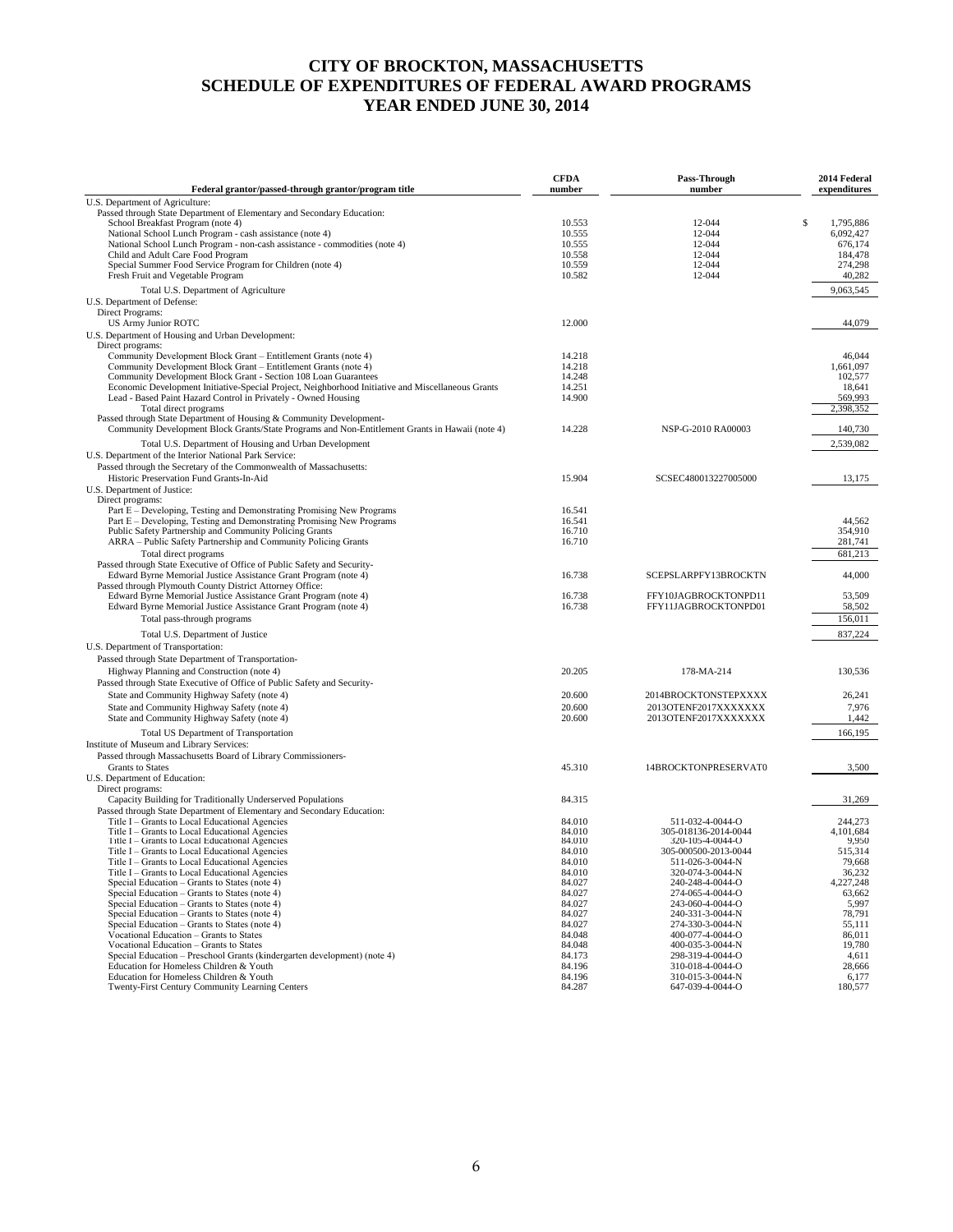# **CITY OF BROCKTON, MASSACHUSETTS SCHEDULE OF EXPENDITURES OF FEDERAL AWARD PROGRAMS (CONTINUED) YEAR ENDED JUNE 30, 2014**

| Federal grantor/passed-through grantor/program title                                      | <b>CFDA</b><br>number | Pass-Through<br>number           | 2014 Federal<br>expenditures |
|-------------------------------------------------------------------------------------------|-----------------------|----------------------------------|------------------------------|
| U.S. Department of Education (continued):                                                 |                       |                                  |                              |
| Passed through State Department of Elementary and Secondary Education (continued):        |                       |                                  |                              |
| Twenty-First Century Community Learning Centers                                           | 84.287                | 647-014-5-0044-P                 | \$<br>1.034                  |
| Twenty-First Century Community Learning Centers                                           | 84.287                | 647-043-4-0044-O                 | 50,000                       |
| Twenty-First Century Community Learning Centers                                           | 84.287                | 245-010-4-0044-O                 | 15.722                       |
| Twenty-First Century Community Learning Centers                                           | 84.287                | 647-001-3-0044-N                 | 5.817                        |
| Twenty-First Century Community Learning Centers                                           | 84.287                | 647-002-2-0044-N                 | 55.185                       |
| Twenty-First Century Community Learning Centers                                           | 84.287                | 647-088-3-0044-N                 | 226.715                      |
| High School Graduation Initiative                                                         | 84.360                | CT DOE 1176BROCKTONMASSGRAD      | 97.967                       |
| <b>English Language Acquisition Grants</b>                                                | 84.365                | 180-007-4-0044-O                 | 511.440                      |
| English Language Acquisition Grants                                                       | 84.365                | 180-065-4-0044-O                 | 73.616                       |
| English Language Acquisition Grants                                                       | 84.365                | 184-000-0-0044-P                 | 21.041                       |
| <b>English Language Acquisition Grants</b>                                                | 84.365                | 180-107-3-0044-N                 | 10.318                       |
| Improving Teacher Quality State Grants                                                    | 84.367                | 140-028855-2014-0044             | 1,183,022                    |
| <b>Improving Teacher Quality State Grants</b>                                             | 84.367                | 140-001687-2013-0044             | 125,675                      |
| Improving Teacher Quality State Grants                                                    | 84.367                | 140-027-3-0044-N                 | 75.684                       |
| ARRA - State Fiscal Stabilization Fund Race to the Top                                    | 84.395                | 201-015782-2014-0044             | 1.197.124                    |
| ARRA - State Fiscal Stabilization Fund Race to the Top                                    | 84.395                | 205-001-4-0044-O                 | 125,444                      |
| ARRA – State Fiscal Stabilization Fund Race to the Top                                    | 84.395                | 295-2013-0044-N                  | 19,878                       |
| ARRA – State Fiscal Stabilization Fund Race to the Top                                    | 84.395                | 205-001-3-0044-N                 | 5.951                        |
| Passed through Massachusetts Department of Early Childhood Education & Care:              |                       |                                  |                              |
| Special Education – Preschool Grants (kindergarten development) (note 4)                  | 84.173                | CT EEC 26214 BROCKTONPUBLICS 111 | 91.585                       |
| Special Education - Preschool Grants (kindergarten development) (note 4)                  | 84.173                | CT EEC 26213 BROCKTONPUBLICS 121 | 15.336                       |
| ARRA - State Fiscal Stabilization Fund Race to the Top                                    | 84.395                | CT EEC RTTT13011642BROCKTON      | 24,307                       |
| Passed through Massachusetts Rehabilitation Commission-                                   |                       |                                  |                              |
| Rehabilitation Services Vocational Rehabilitation Grants to States                        | 84.126                | CIESSES000011MRC051              | 1.394                        |
| Passed through United Way of Massachusetts Bay and Merrimack Valley-                      |                       |                                  |                              |
| Race to the Top - Early Learning Challenge                                                | 84.412                | 15294771                         | 588                          |
| Total pass-through programs                                                               |                       |                                  | 13,678,595                   |
|                                                                                           |                       |                                  |                              |
| Total U.S. Department of Education                                                        |                       |                                  | 13,709,864                   |
| U.S. Department of Health and Human Services:                                             |                       |                                  |                              |
| Direct program:                                                                           |                       |                                  |                              |
| Medical Reserve Corps Small Grant Program                                                 | 93.008                |                                  | 5,424                        |
|                                                                                           |                       |                                  |                              |
| Passed through Massachusetts Executive Office of Health and Human Services:               |                       |                                  |                              |
| Substance Abuse and Mental Health Services Projects of Regional and National Significance | 93.243                | INTF2354M03W30816051             | 120,000                      |
| Community Transformation Grants - financed solely by Prevention and Public Health Funds   | 93.531                | INTF4200P01W20612037             | 62.462                       |
| Block Grants for Prevention and Treatment of Substance Abuse                              | 93.959                | INTF2354M04301822055             | 97.748                       |
| Passed through State Department of Elementary and Secondary Education:                    |                       |                                  |                              |
| HIV/STD Prevention and School-Based Surveillance                                          | 93.079                | 648-003-4-0044-O                 | 2.090                        |
| Passed through the Massachusetts Association of Health Boards-                            |                       |                                  |                              |
| <b>Public Health Emergency Preparedness</b>                                               | 93.069                |                                  | 6.988                        |
| Total passed-through programs                                                             |                       |                                  | 289,288                      |
|                                                                                           |                       |                                  |                              |
| Total U.S. Department of Health and Human Services                                        |                       |                                  | 294,712                      |
| Total expenditures of federal awards                                                      |                       |                                  | 26,671,376                   |
|                                                                                           |                       |                                  |                              |

The accompanying notes are an integral part of this schedule of expenditures of federal award programs.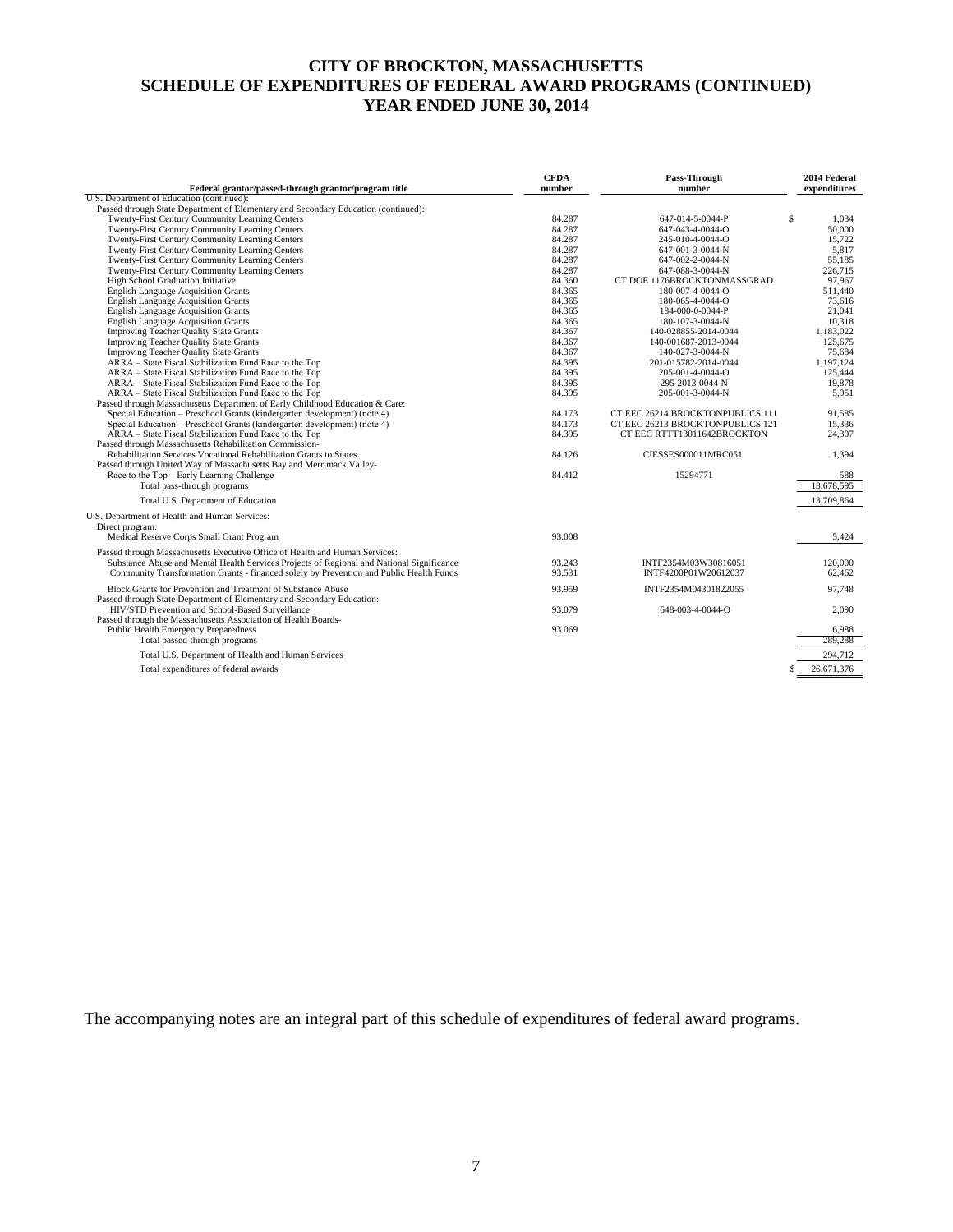#### **CITY OF BROCKTON, MASSACHUSETTS NOTES TO SCHEDULE OF EXPENDITURES OF FEDERAL AWARD PROGRAMS YEAR ENDED JUNE 30, 2014**

#### **Note 1 – Single Audit Reporting Entity**

The accompanying schedule of expenditures of federal awards (the Schedule) presents the activity of all federal financial assistance programs of the City of Brockton, Massachusetts (the City). All federal awards received directly from federal agencies as well as federal awards passed through other government agencies are included on the Schedule.

#### **Note 2 – Summary of Significant Accounting Policies**

The accounting and reporting policies of the City are set forth below:

#### *(a) Basis of Presentation*

The accompanying Schedule is presented in accordance with the requirements of OMB Circular A-133. Therefore, some amounts presented in this schedule may differ from amounts presented in, or used in the preparation of, the basic financial statements.

#### *(b) U.S. Department of Agriculture*

The amount reported for the National School Lunch Program – Non-Cash Assistance (Commodities) represents non-monetary assistance and is reported in the Schedule at the fair market value of the commodities received. The amounts reported for the National School Lunch Program – Cash Assistance, School Breakfast Program – Cash Assistance and Special Summer Food Service Program for Children represent cash receipts from federal reimbursements.

# **Note 3 – Subrecipients**

The Community Development Block Grants/Entitlement Grant, the Lead – Based Paint Hazard Control in Privately - Owned Housing, Substance Abuse and Mental Health Service Projects of Regional and National represent funds paid by the City to its subrecipient(s).

|                                                                                                   |             |     | <b>Passed through</b> |
|---------------------------------------------------------------------------------------------------|-------------|-----|-----------------------|
|                                                                                                   | <b>CFDA</b> |     | to                    |
| <b>Program Title</b>                                                                              | number      |     | <b>Subrecipents</b>   |
| Community Development Block Grant – Entitlement Grants                                            | 14.218      | \$. | 46,044                |
| Community Development Block Grant – Entitlement Grants                                            | 14.218      |     | 1,661,097             |
| Economic Development Initiative-Special Project, Neighborhood Initiative and Miscellaneous Grants | 14.251      |     | 18.641                |
| Community Development Block Grants/State Programs and Non-Entitlement Grants in Hawaii            | 14.228      |     | 140,730               |
| Lead - Based Paint Hazard Control in Privately - Owned Housing                                    | 14.900      |     | 569,993               |
| Substance Abuse and Mental Health Services Projects of Regional and National Significance         | 93.243      |     | 110.461               |
| Block Grants for Prevention and Treatment of Substance Abuse                                      | 93.959      |     | 90.748                |
|                                                                                                   |             | \$  | 2,637,714             |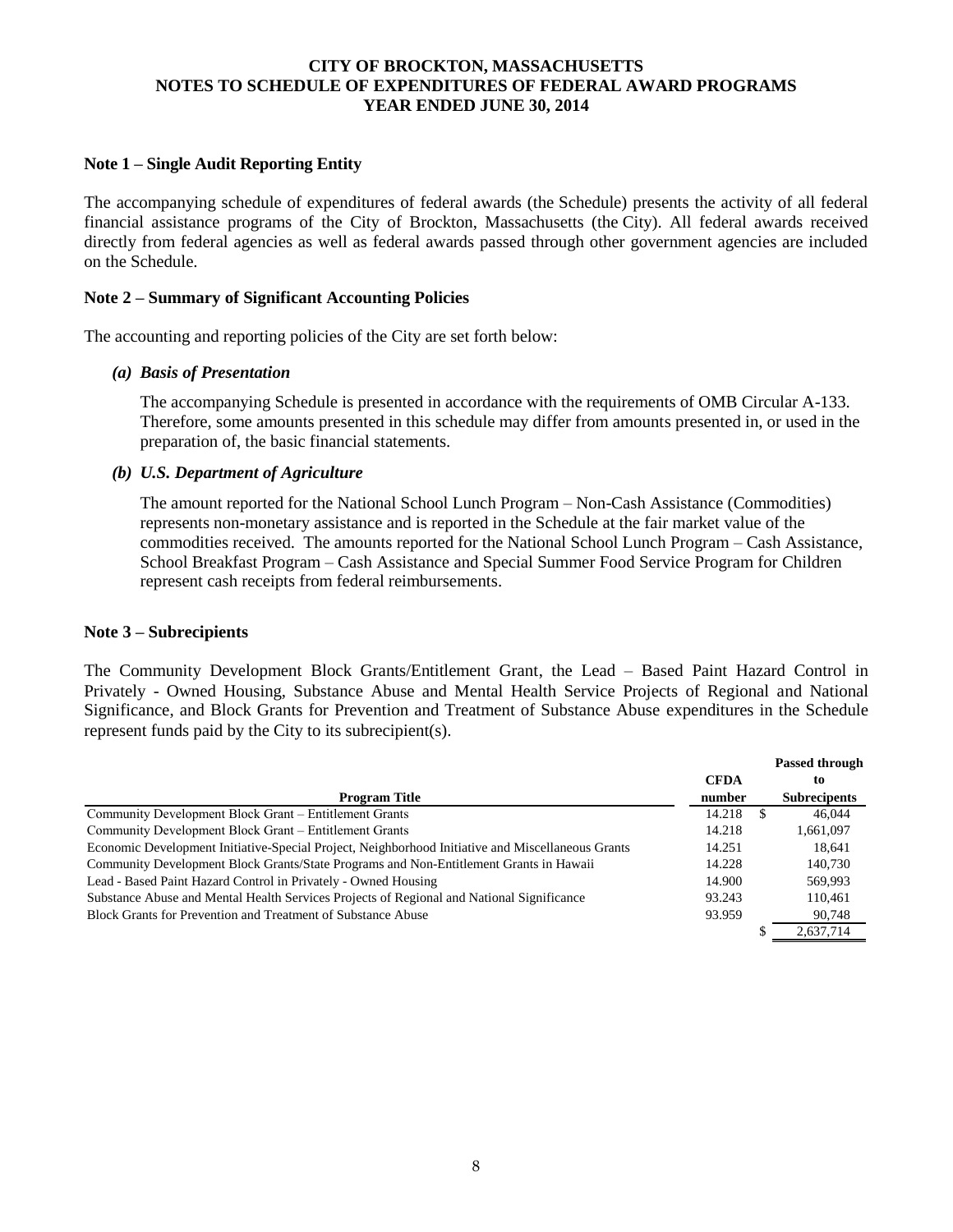#### **CITY OF BROCKTON, MASSACHUSETTS NOTES TO SCHEDULE OF EXPENDITURES OF FEDERAL AWARD PROGRAMS YEAR ENDED JUNE 30, 2014**

## **Note 4 – Clustered Programs**

OMB Circular A-133 defines a "cluster" as "a grouping of closely related programs that share common compliance requirements." The table below details the federal programs included in the Schedule that are required by OMB Circular A-133 to be "clustered" for purposes of testing federal compliance requirements and identifying Type A programs:

| <b>Cluster Program Name</b>                |                                                                 |    |                     |
|--------------------------------------------|-----------------------------------------------------------------|----|---------------------|
| $CFDA$ #/                                  | <b>Program Title</b>                                            |    | <b>Expenditures</b> |
| <b>Child Nutrition Cluster:</b>            |                                                                 |    |                     |
| 10.553                                     | School Breakfast Program                                        | \$ | 1,795,886           |
| 10.555                                     | National School Lunch Program - cash assistance                 |    | 6,092,427           |
| 10.555                                     | National School Lunch Program - non-cash assistance             |    | 676,174             |
| 10.559                                     | Special Summer Food Service Program for Children                |    | 274,298             |
|                                            | <b>Child Nutrition Cluster Total</b>                            | \$ | 8,838,785           |
| <b>CDBG</b> - Entitlement Grants Cluster:  |                                                                 |    |                     |
| 14.218                                     | Community Development Block Grant - Entitlement Grants          | \$ | 46,044              |
| 14.218                                     | Community Development Block Grant - Entitlement Grants          |    | 1,661,097           |
|                                            | <b>CDBG</b> - Entitlement Grants Cluster Total                  | \$ | 1,707,141           |
| CDBG - State-Administered CDBG Cluster:    |                                                                 |    |                     |
|                                            | CDBG - State-Administered CDBG Cluster Total                    | \$ | 140,730             |
| JAG Program Cluster:                       |                                                                 |    |                     |
| 16.738                                     | Edward Byrne Memorial Justice Assistance Grant Program          | \$ | 44,000              |
| 16.738                                     | Edward Byrne Memorial Justice Assistance Grant Program          |    | 53,509              |
| 16.738                                     | Edward Byrne Memorial Justice Assistance Grant Program          |    | 58,502              |
|                                            | JAG Program Cluster Total                                       | \$ | 156,011             |
| Highway Planning and Construction Cluster: |                                                                 |    |                     |
| 20.205                                     | <b>Highway Planning and Construction</b>                        | \$ | 130,536             |
| Highway Safety Cluster:                    |                                                                 |    |                     |
| 20.600                                     | State and Community Highway Safety                              | \$ | 26,241              |
| 20.600                                     | State and Community Highway Safety                              |    | 7,976               |
| 20.600                                     | <b>State and Community Highway Safety</b>                       |    | 1,442               |
|                                            | Highway Safety Cluster Total                                    | \$ | 35,659              |
|                                            |                                                                 |    |                     |
| Special Education Cluster (IDEA):          |                                                                 |    |                     |
| 84.027                                     | Special Education – Grants to States                            | \$ | 4,227,248           |
| 84.027                                     | Special Education – Grants to States                            |    | 63,662              |
| 84.027                                     | Special Education – Grants to States                            |    | 5,997               |
| 84.027                                     | Special Education – Grants to States                            |    | 78,791              |
| 84.027                                     | Special Education – Grants to States                            |    | 55,111              |
| 84.173                                     | Special Education – Preschool Grants (kindergarten development) |    | 4,611               |
| 84.173                                     | Special Education - Preschool Grants (kindergarten development) |    | 91,585              |
| 84.173                                     | Special Education - Preschool Grants (kindergarten development) |    | 15,336              |
|                                            | Special Education Cluster (IDEA) Total                          | -S | 4,542,341           |

This information is an integral part of the accompanying schedule of expenditures of federal award programs.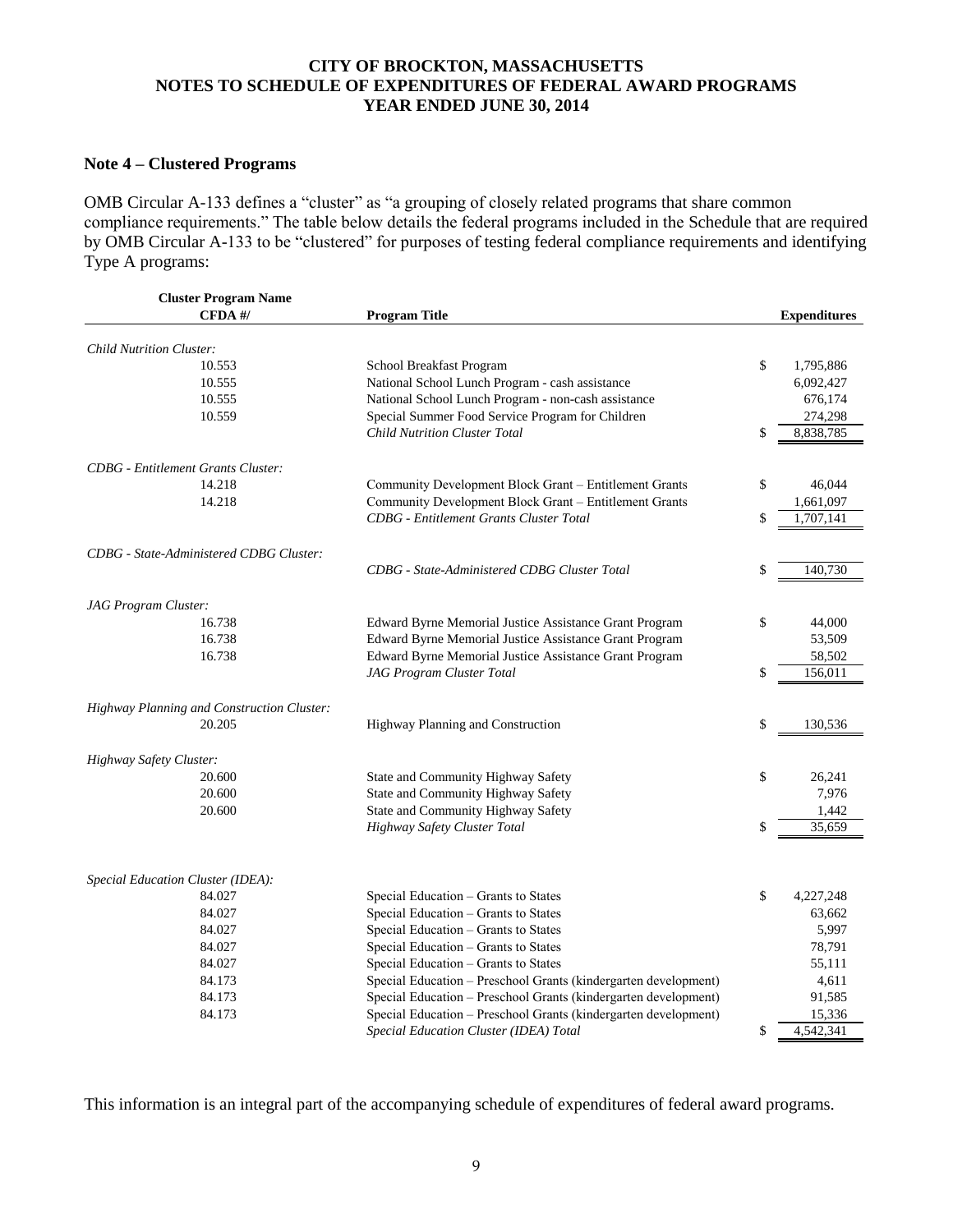# *Section I – Summary of Auditors' Results*

#### *Financial Statements*

| 1. Type of auditors' report issued:                                                                                             | Unmodified                                          |
|---------------------------------------------------------------------------------------------------------------------------------|-----------------------------------------------------|
| 2. Internal control over financial reporting:                                                                                   |                                                     |
| Material weakness(es) identified?<br>$\bullet$                                                                                  | $x \neq y$ es<br>no                                 |
| Significant deficiency(ies) identified<br>$\bullet$<br>that are not considered to be<br>material weakness(es)?                  | none reported<br>yes<br>$\mathbf X$                 |
| 3. Noncompliance material to financial<br>statements noted?                                                                     | yes<br>no<br>$\mathbf{X}$                           |
| <b>Federal Awards</b>                                                                                                           |                                                     |
| 1. Internal control over major federal programs:                                                                                |                                                     |
| Material weakness(es) identified?                                                                                               | x yes<br>no                                         |
| Significant deficiency(ies) identified<br>$\bullet$<br>that are not considered to be<br>material weakness(es)?                  | none reported<br>x yes                              |
| 2. Type of auditors' report issued on<br>compliance for major federal programs:                                                 | Modified for Improving Teacher Quality State Grants |
|                                                                                                                                 | Unmodified for all other major programs             |
| 3. Any audit findings disclosed that are required<br>to be reported in accordance with<br>section 510(a) of OMB Circular A-133? | yes<br>no<br>X                                      |

# *Identification of Major Federal Programs*

| 10.553, 10.555, 10.559 | <b>Child Nutrition Cluster</b>                              |
|------------------------|-------------------------------------------------------------|
| 14.218                 | <b>Community Development Block Grant/Entitlement Grants</b> |
| 84.010                 | Title I Grants to Local Educational Agencies                |
| 84.027, 84.173         | Special Education Cluster (IDEA)                            |
| 84.367                 | <b>Improving Teacher Quality State Grants</b>               |
| 84.395                 | ARRA – State Fiscal Stabilization Fund Race to the Top      |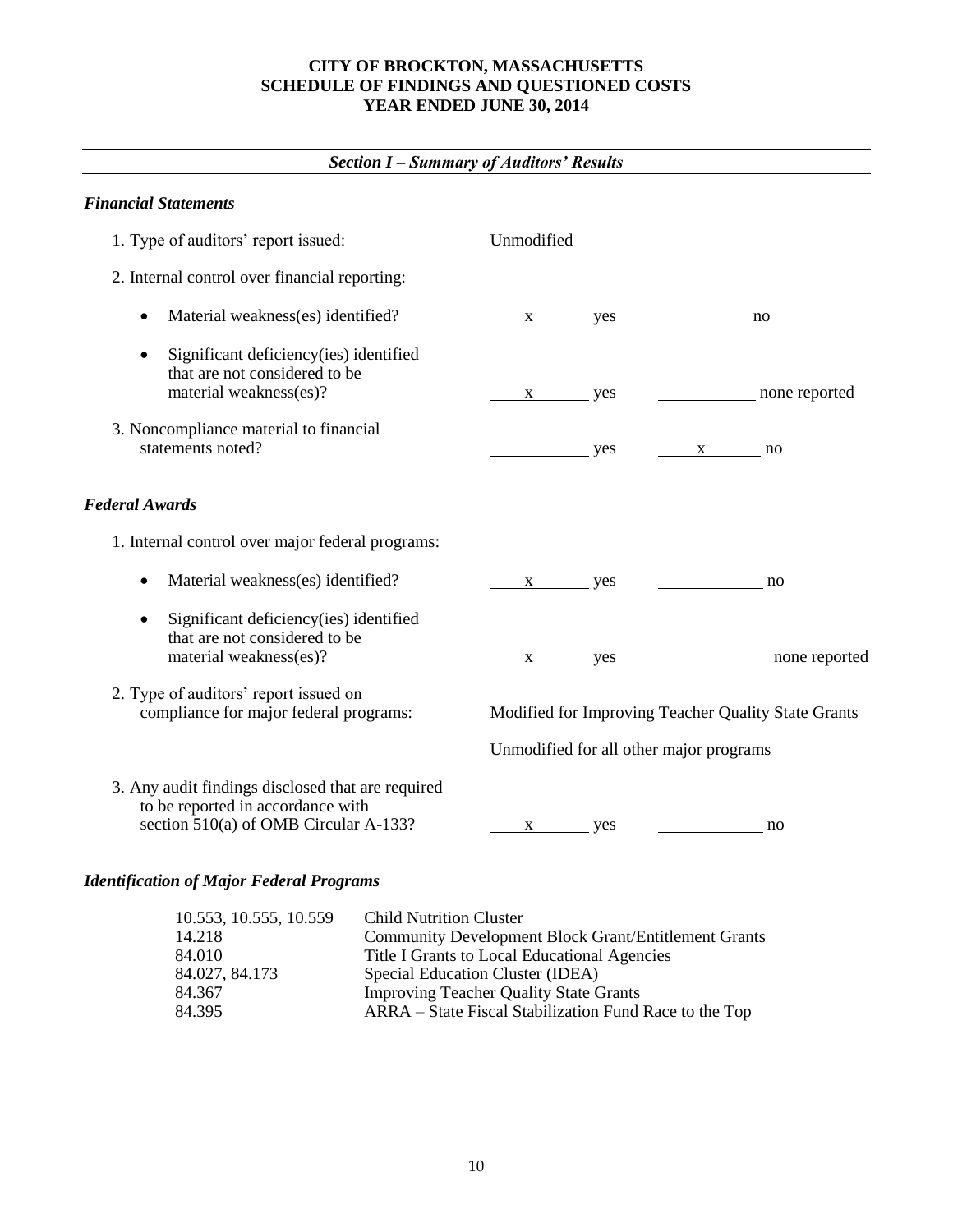| Section I – Summary of Auditors' Results (Continued)                        |                                                  |  |
|-----------------------------------------------------------------------------|--------------------------------------------------|--|
| Dollar threshold used to distinguish between<br>Type A and Type B programs: | 800,141<br>S.                                    |  |
| Auditee qualified as low-risk auditee pursuant<br>to OMB Circular A-133?    | ves<br>no                                        |  |
|                                                                             | <b>Section II – Financial Statement Findings</b> |  |

# *2014–001 Tax Possessions*

**Type of Finding:** Material Weakness in Internal Control over Financial Reporting

**Condition and context:** The City reports tax possessions on its general ledger but historically has written these amounts off for GAAP financial reporting purposes. Based on our inquiries of management, these amounts should be reported as part of the GAAP financial statements since the City Treasurer has been and will be facilitating auctions related to the tax possessions in the future. Consequently, we proposed adjustments to record the tax possessions accounts receivable at the beginning and end of the year ended June 30, 2014.

**Criteria or specific requirement:** Management is responsible for establishing and maintaining internal controls over GAAP financial reporting.

**Effect:** In the statement of net position, the governmental activities accounts receivable and ending net position were understated by \$2,256,078. In the statement of activities, the governmental activities beginning net position was understated by \$2,582,211 and revenues were overstated by \$326,132. Accounts receivable and deferred inflows of resources (unavailable revenue) in the general fund were understated by \$2,256,078.

**Cause:** Procedures were not in place to re-evaluate the removal of the tax possessions accounts receivable balance annually for GAAP financial reporting purposes.

**Recommendation:** We recommend procedures be implemented annually to evaluate all GAAP estimates for appropriateness.

#### **Views of responsible officials and planned corrective actions:**

**Explanation of disagreement with audit finding:** There is no disagreement with the audit finding.

**Actions planned in response to finding:** The City is forthwith presenting the tax possessions in the statement of net position and balance sheet – governmental funds. In addition, the City will annually evaluate the appropriateness of the estimate value of the tax possessions considering such factors as doubt of collectability or overvaluation of the possession's historical committed amount with market values.

**Responsible party:** Heidi Chuckran, City Auditor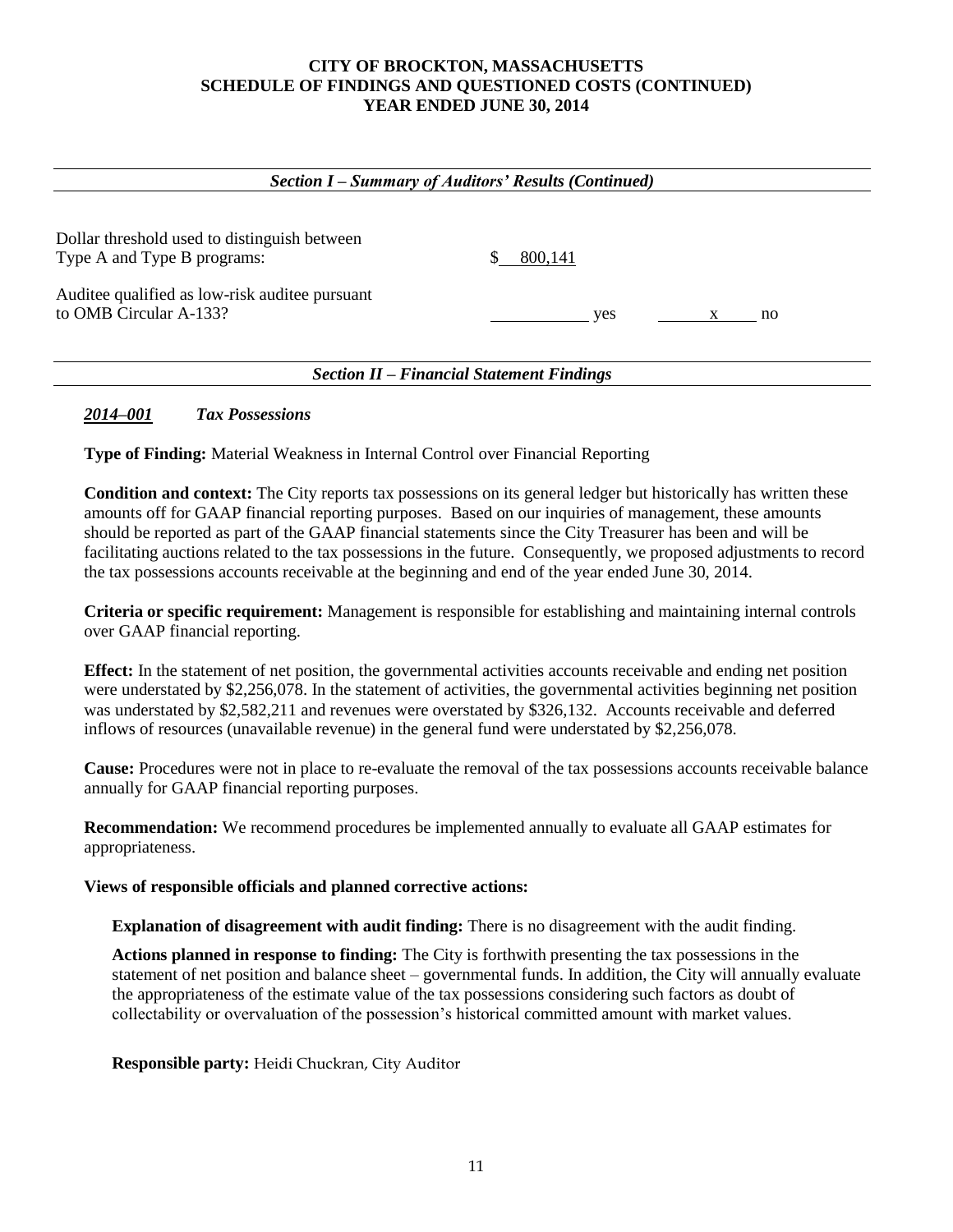**Planned completion date for corrective action plan:** Presentation of the tax possessions within the body of the financial statements has been effected immediately with the publication of the financial statements for the fiscal year ending June 30, 2014. Recurring evaluation analysis of the GAAP estimates of the tax possession will occur annually with the City's in-house drafting of its financial statements.

**Plan to monitor completion of corrective action plan:** The tax possession detail will be reviewed and evaluated with the City Treasurer, City Assessors, and Public Property Department. Potential adjustments to the tax possessions valuation will be documented and made available as part of the financial statements drafting work papers.

# *2014–002 Accrued Payroll*

**Type of Finding:** Significant Deficiency in Internal Control over Financial Reporting

**Condition and context:** Payroll disbursements must be properly cutoff at year-end to report such amounts in the appropriate fiscal year. We identified one school payroll warrant related to fiscal year 2014 that was recorded in fiscal year 2015. Consequently, we proposed an adjustment to properly record the transaction in fiscal year 2014.

**Criteria or specific requirement:** Management is responsible for establishing and maintaining internal controls over GAAP financial reporting.

**Effect:** Accrued payroll and expenditures were understated by \$689,365.

**Cause:** Procedures were not in place to capture all payroll accruals.

**Recommendation:** We recommend procedures be implemented at year-end to properly record all payroll accruals.

#### **Views of responsible officials and planned corrective actions:**

**Explanation of disagreement with audit finding (if any):** There is no disagreement with the audit finding.

**Actions planned in response to finding:** The City's School Department's School Accountant will review all school payroll warrants that straddle the current and subsequent fiscal year and properly accrue payroll cost incurred for the current fiscal year that are paid in the subsequent fiscal year.

**Responsible party:** Aldo Petronio, Executive Director of Financial Services for the School Department

**Planned completion date for corrective action plan:** Subsequent to year end of the current fiscal year and prior to the formal closing of the City's books in the fall, school payrolls paid proximate and subsequent to year end will be evaluated by the School's Accountant to ascertain if any payroll expenditures are being incurred for the current fiscal year. All subsequent year paid school payrolls that are for the current year will be accrued in the City's general ledger.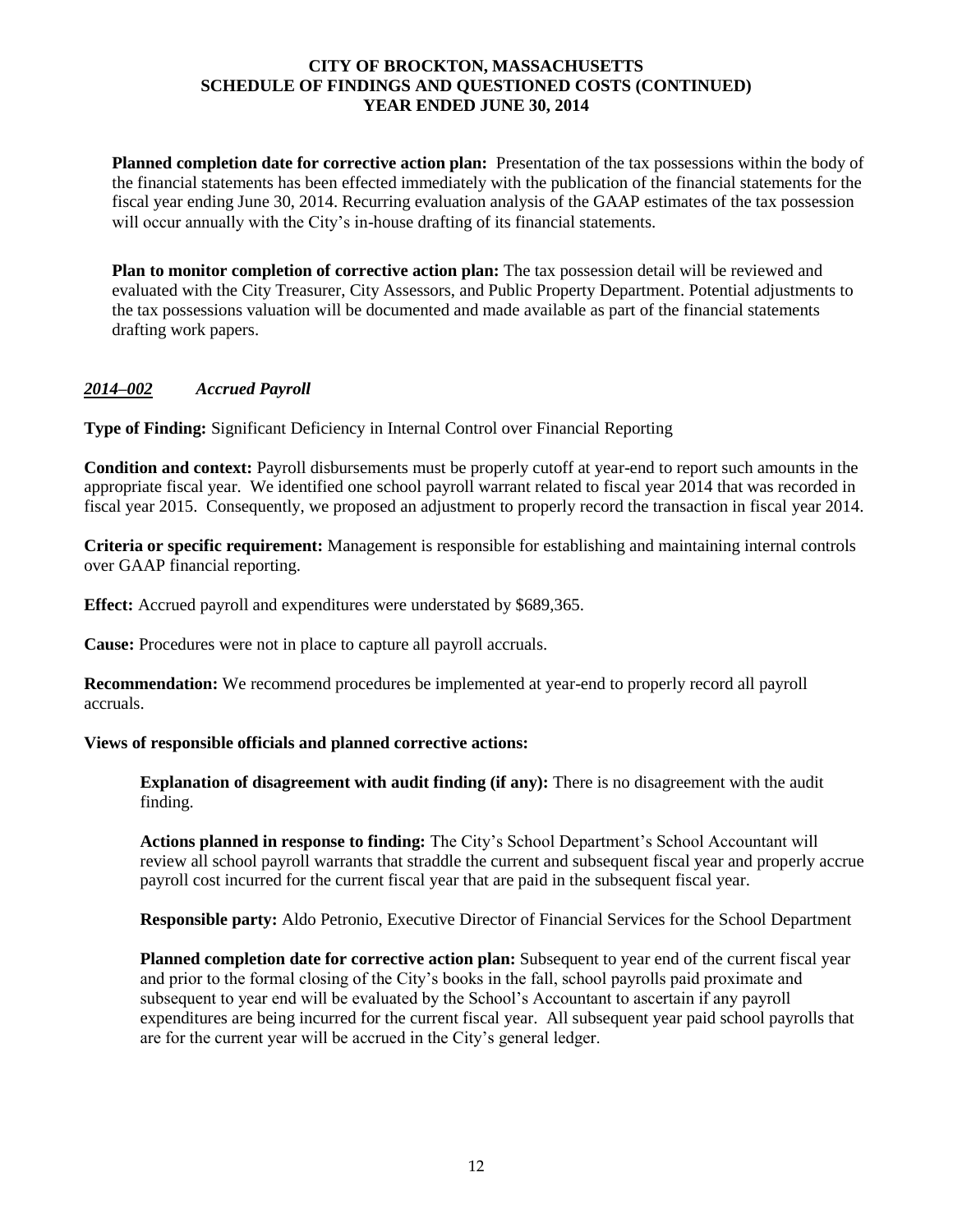**Plan to monitor completion of corrective action plan: An** accrued payroll analysis for the current fiscal will be prepared noting either the payroll week ending or payroll biweekly ending to serve as a monitoring tool to ensure that pay periods are reflected in the accrued payroll amounts in the City's general ledger.

*Section III – Findings and Questioned Costs – Major Federal Programs* 

# *2014–003*

**Federal Agency:** Department of Education **Federal Program:** Improving Teacher Quality State Grants **CFDA Number:** 84.367 **Award Period:** July 1, 2013 – June 30, 2014 **Type of Finding:** Material Weakness in Internal Control over Compliance, Material Noncompliance **Compliance Requirement:** Allowable Activities and Costs

**Criteria or specific requirement:** Federal guidelines require that time and effort certification be done on a semiannual basis for employee time being charged 100% to a program in order to properly document payroll expenditures charged to the program are reasonable.

**Condition:** The City did not obtain any time and effort certifications for employees charged to the Improving Teacher Quality program.

**Questioned Costs:** \$1,276,290.

**Context:** Both employees tested had time charged 100% to the Improving Teacher Quality program and did not have time and effort certifications completed on a semi-annual basis. Upon inquiry, we were informed that no time and effort certifications we obtained for any of the staff charged 100% to this grant.

**Cause:** Procedures are not in place to ensure time and effort certifications are completed for all employees who are assigned to work on the program 100%.

**Effect:** The City is not in compliance with time and effort requirements for employees who work 100% on the program.

**Recommendation:** We recommend the City review its policy and procedures over time and effort certifications to ensure certifications are completed for employees working under any federal program. In addition, the City should consider the changes in time and effort documentation as of December 26, 2014, in order to ensure they are in compliance with the new requirements.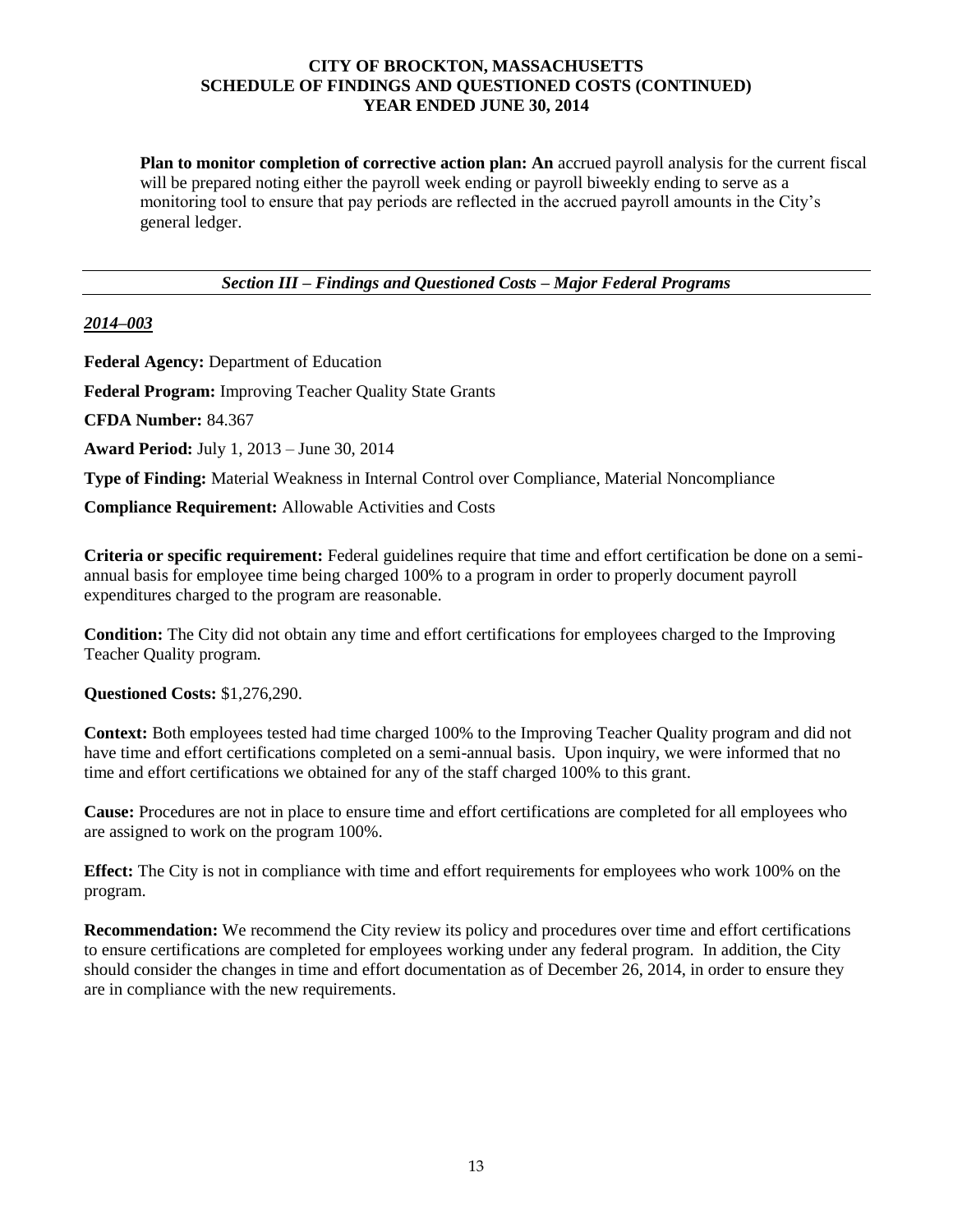#### **Views of responsible officials and planned corrective actions:**

**Explanation of disagreement with audit finding:** There is no disagreement with the audit finding.

**Actions planned in response to finding:** Time and Effort certifications for Title llA will be completed in January and June and copies will be sent to the Executive Director of Human Resources and the Executive Director of Financial Services.

**Responsible party:** Karen McCarthy, Title I Coordinator

**Planned completion of corrective action plan:** Immediately

**Plan to monitor completion of corrective action plan:** Title IIA Time and Effort certifications are to be completed and signed by the Title l/llA coordinator. Copies will be sent to Dr. Kathleen Moran, Executive Director of Human Resources and Aldo Petronio, Executive director of Financial Services.

# *2014–004*

**Federal Agency:** Department of Education **Federal Program:** Title I and Improving Teacher Quality **CFDA Number:** 84.010 and 84.367 **Award Period:** July 1, 2013 – June 30, 2014 **Type of Finding:** Significant Deficiency in Internal Control over Compliance **Compliance Requirement:** Procurement, Suspension and Debarment

**Criteria or specific requirement:** The Code of Federal Regulations (CFR) Title 2, part 180.220 states that "non-Federal entities are prohibited from contracting with or making sub-awards under covered transactions to parties that are suspended or debarred or whose principals are suspended or debarred. "Covered transactions" include those procurement contracts for goods and services awarded under a non-procurement transaction (e.g., grant or cooperative agreement) that are expected to equal or exceed \$25,000 or meet certain other criteria as specified in 2 CFR section 180.220. All non-procurement transactions entered into by a recipient (i.e., sub-awards to subrecipients), irrespective of award amount, are considered covered transactions, unless they are exempt as provided in 2 CFR section 180.215."

Additionally, under M.G.L.c 30B, 7(a) & (b) Sole-source procurement of \$35,000 or more may be made for educational materials, but a written record must be maintained of every sole-source procurement, specifying the contractor's name, the amount and type of contract awarded, a listing of the supplies or services procured, and the basis for your determination that there was only one practicable source for the purchase.

**Condition:** The City did not verify through the *System of Award Management* website, obtain a certification, or include a clause or condition within the contract for vendors contracted with in excess of \$25,000 or maintain record for sole-source vendors contracted with in excess of \$35,000. As part of our audit procedures we established vendor compliance with suspension and debarment by verifying that they were not suspended or debarred on the *System of Award Management* website.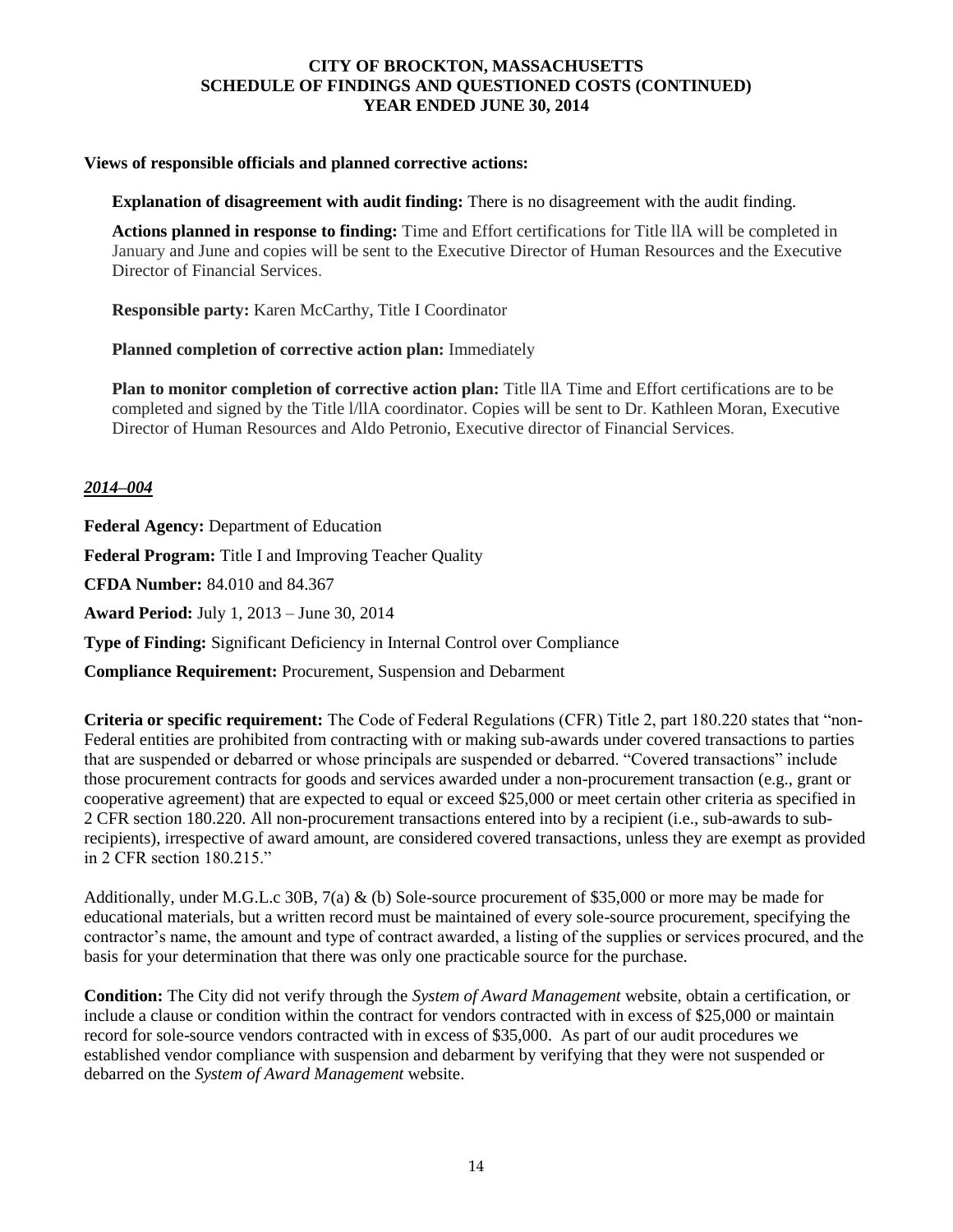#### **Questioned Costs:** None

**Context:** Both vendor files tested did not have suspension and debarment verifications or sole-source documentation on file.

**Cause:** Procedures are not in place to verify that: 1) vendors contracted with in excess of \$25,000 related to the grant program are not suspended, debarred or otherwise excluded from doing business; and 2) sole-source documentation is maintained for vendors contracted with in excess of \$35,000.

**Effect:** The City does not have procedures in place to verify it is not contracting with parties that are suspended or debarred.

**Recommendation:** We recommend the City implement procedures to ensure that all vendors contracted with that meet the \$25,000 threshold have not been suspended or debarred or otherwise excluded from doing business prior to procuring their services. Additionally, we recommend the City implement procedures to ensure that solesource vendor documentation is maintained.

#### **Views of responsible officials and planned corrective actions:**

**Explanation of disagreement with audit finding:** There is no disagreement with the audit finding.

**Actions planned in response to finding:** For all future contracts the grant manager will verify through the *System of Award management* website whether or not a vendor has been suspended or disbarred for all contracts in excess of \$25,000. The grant manager will obtain a certification or include a clause or condition within the contract for vendors contracted with in excess of \$25,000 or maintain a record for sole-source contractors with in excess of \$35,000.

**Responsible party:** Karen McCarthy, Title I Coordinator

#### **Planned completion date for corrective action plan:** Immediately

**Plan to monitor completion of corrective action plan:** The Executive Director of Financial Services will monitor invoices for compliance.

#### *2014–005*

**Federal Agency:** Department of Education **Federal Program:** Title I **CFDA Number:** 84.010 **Award Period:** July 1, 2013 – June 30, 2014 **Type of Finding:** Significant Deficiency in Internal Control over Compliance, Noncompliance **Compliance Requirement:** Allowable Activities and Costs

**Criteria or specific requirement:** Federal guidelines require that federal awards only be expended for allowable activities and costs.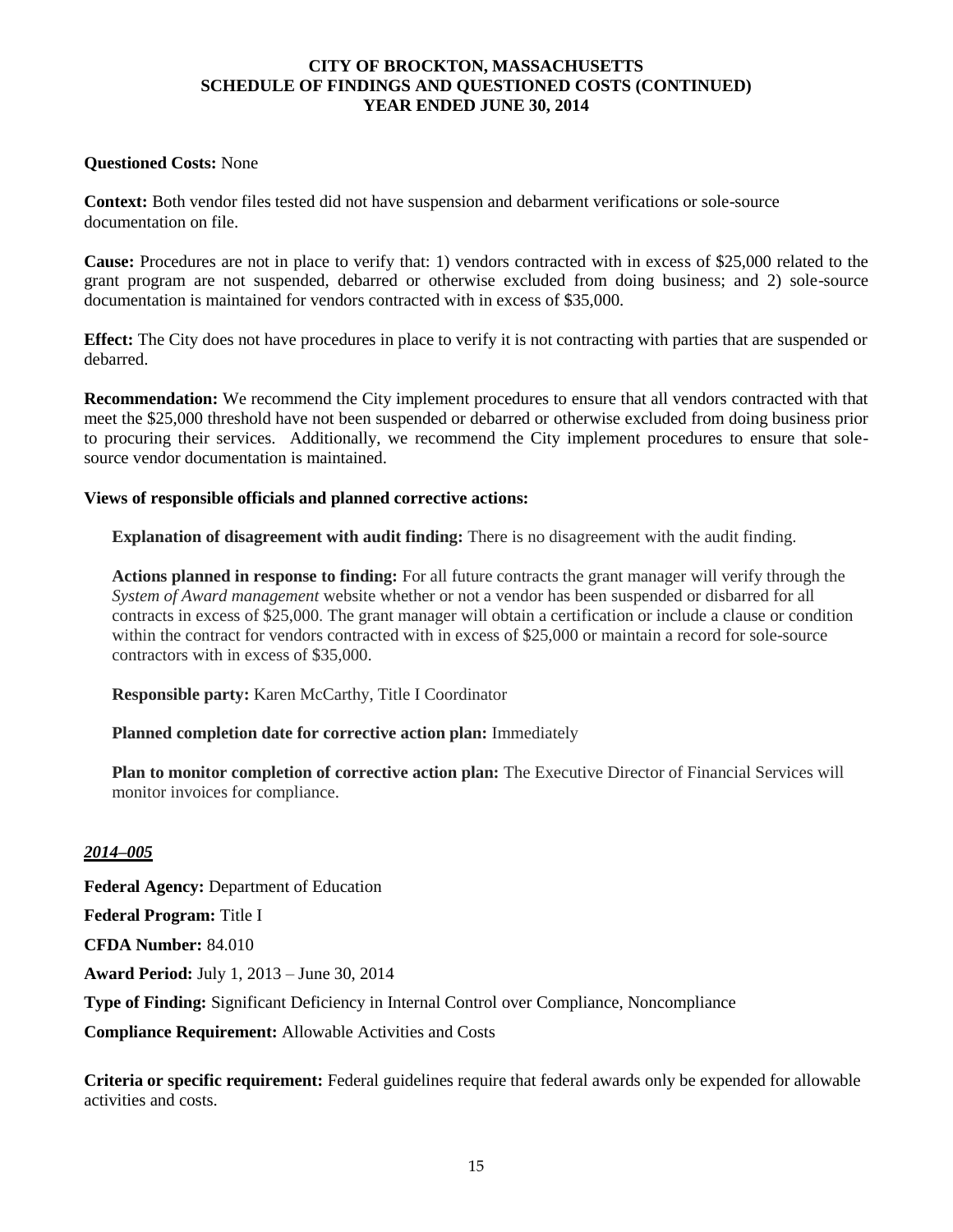**Condition:** The City expended federal funds for purposes that did not meet the program objectives.

#### **Questioned Costs:** \$1,105

**Context:** During our testing of allowable costs, we noted 1 of 24 expenditures tested was for unallowable activities and costs. The purchase of year books does not meet the program objectives of improving teaching and learning for children who are at risk or not meeting academic standards and reside in low income areas.

**Cause:** The expenditure was improperly charged to federal award program fund.

**Effect:** The City is not in compliance with the federal award program's allowable activities and costs requirements.

**Recommendation:** We recommend the City review its policy and procedures over review processes for invoices to ensure improper coding does not occur.

#### **Views of responsible officials and planned corrective actions:**

**Explanation of disagreement with audit finding:** There is no disagreement with the audit finding.

**Actions planned in response to finding:** Ensure purchases are coded correctly

**Responsible Party:** Laurie Silva, Director of Grants

**Planned completion date for corrective action plan:**Immediately

**Plan to monitor completion of corrective action plan:** Financial Services will review the coding for purchases to ensure that they are coded properly.

#### *2014–006*

**Federal Agency:** Department of Education

**Federal Program:** Title I

**CFDA Number:** 84.010

**Award Period:** July 1, 2013 – June 30, 2014

**Type of Finding:** Significant Deficiency in Internal Control over Compliance, Noncompliance

**Compliance Requirement:** Special Tests and Provisions, Schoolwide Plans

**Criteria or specific requirement:** Federal guidelines require that schools participating under a schoolwide program meet the elements of 34 CFR section 200.26 and 34 CFR section 200.28 in the Schoolwide Plan.

**Condition:** The City did not include all elements required by the federal guidelines in schoolwide plans.

**Questioned Costs:** None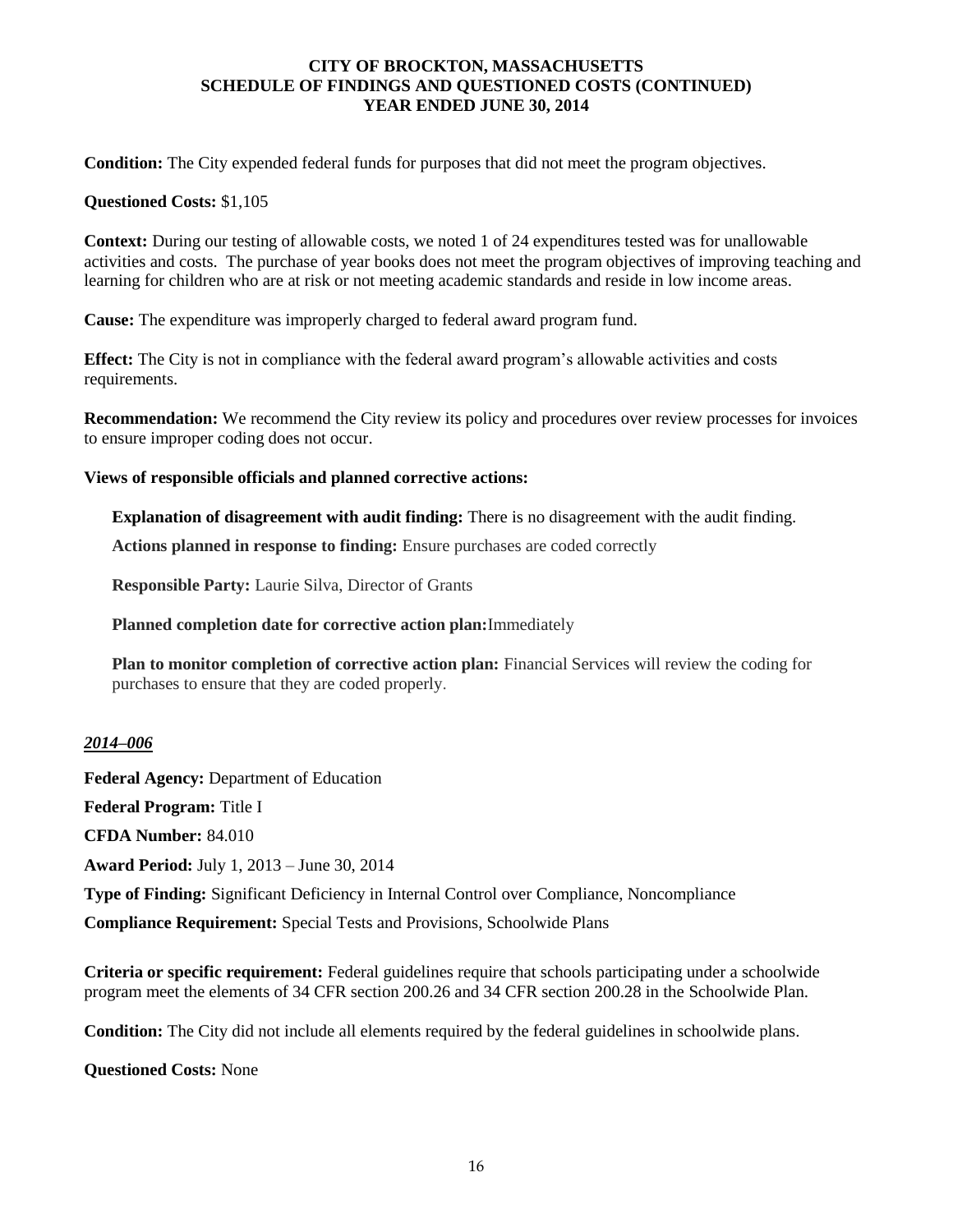**Context:** Both schoolwide plans tested did not include strategies to increase parental involvement per 34 CFR section 200.28(c) or transition plans for assisting preschool children in the successful transition to the schoolwide program per 34 CFR section 200.28(e).

**Cause:** The City includes all elements at the district level, but procedures are not in place to ensure all necessary elements are included in schoolwide plans at the school level.

**Effect:** The City is not in compliance with the requirements to include certain elements in the school wide plan.

**Recommendation:** We recommend the City review its policy and procedures over schoolwide plans to ensure all elements are included in schoolwide plan rubric.

# **Views of responsible officials and planned corrective actions:**

**Explanation of disagreement with audit finding:** There is no disagreement with the audit finding.

**Actions planned in response to finding:** Going forward school wide school improvement plans will include strategies for increasing parent involvement and the transition plans for assisting pre-school children in the successful transition to the school wide program.

**Responsible party:** Karen McCarthy, Title I Coordinator

**Planned completion date for corrective action plan:** July 2015

**Plan to monitor completion of corrective action plan:** Elizabeth Barry, Deputy Superintendent will monitor the school wide school improvement plans to ensure the plans are in compliance.

#### *2014–007*

**Federal Agency:** Department of Education

**Federal Program:** Race to the Top

**CFDA Number:** 84.395

**Award Period:** July 1, 2013 – June 30, 2014

**Type of Finding:** Significant Deficiency in Internal Control over Compliance, Noncompliance

**Compliance Requirement:** Cash Management

**Criteria or specific requirement:** Federal guidelines require grant recipients to maintain documentation to support the amount of expenditures claimed for reimbursement. In addition, the documentation should show that the costs, for which reimbursement was requested, were paid prior to the date of the reimbursement request.

**Condition:** The City did not have supporting documentation for the amount reported as expended on the request for reimbursement and there was no documentation of review and approval of reimbursements requests.

**Questioned Costs:** None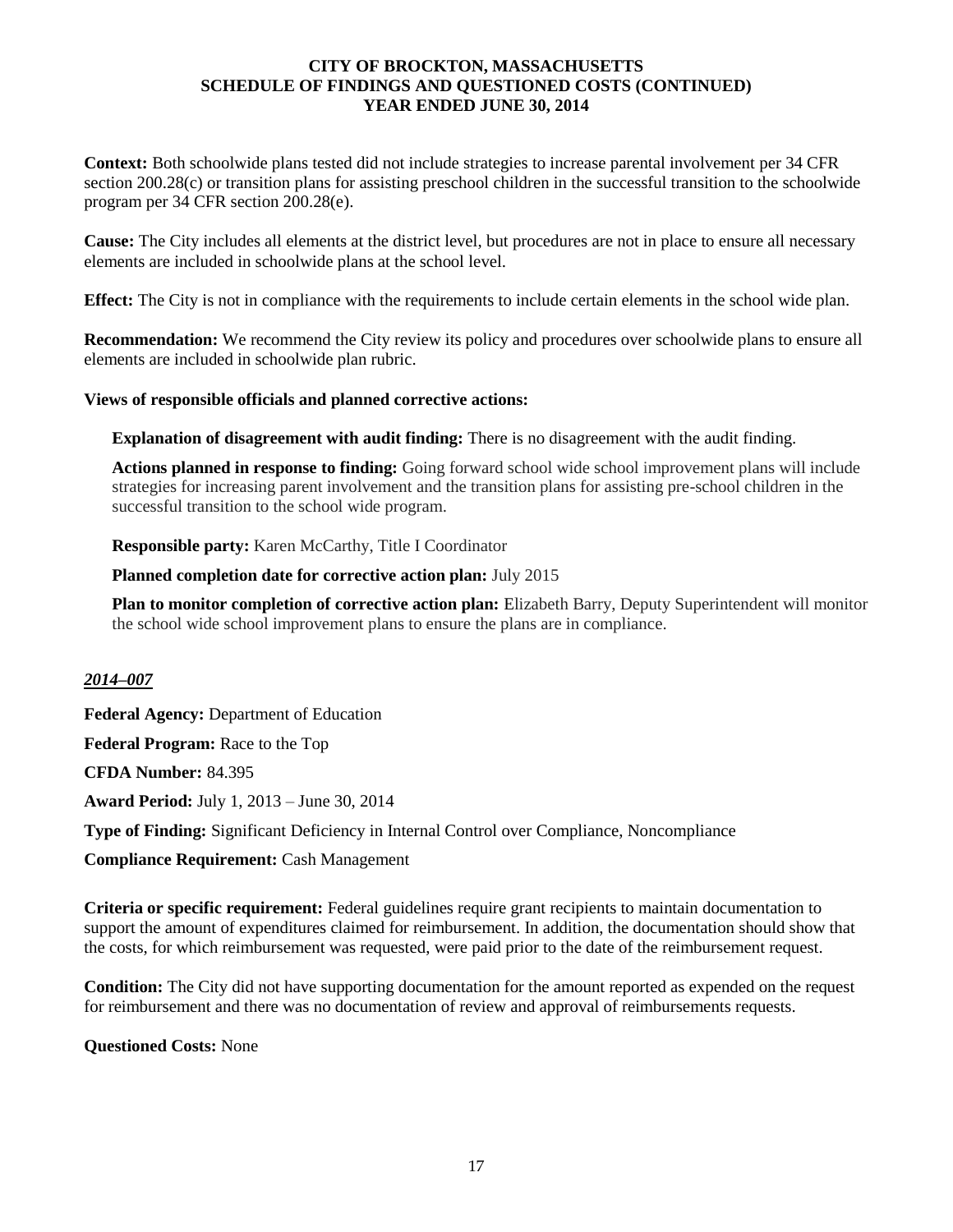**Context:** The one request for reimbursement tested did not have documentation to support the amount reported as year-to-date expenditures nor was there evidence of any review and approval of the request prior to submission to the Massachusetts Department of Elementary and Secondary Education. General ledger detail for the time period covered did not support the year-to-date amount reported on the request for reimbursement.

**Cause:** The City did not have procedures in place to ensure documentation was maintained to support amounts claimed for reimbursement, nor were there any procedures in place to document review of reimbursement requests.

**Effect:** The City was not in compliance with cash management requirements and requested funds in excess of the amount recorded in the general ledger for the time period covered in the reimbursement request.

**Recommendation:** We recommend the City review its policies and procedures over the cash management process to ensure support for expenditures claimed for reimbursement are maintained and reviews of the reimbursement requests are performed and documented.

#### **Views of responsible officials and planned corrective actions:**

**Explanation of disagreement with audit finding:** There is no disagreement with the audit finding.

**Actions planned in response to finding:** As per the request of the auditors "Findings and Questioned Costs", I have reviewed the items and have been instructed to run a Flex report when requesting funds and have Michael Thomas sign off on what I am requesting.

**Responsible party:** Michael Thomas, Deputy Superintendent of Operation and School Administration

#### **Planned completion date for corrective action plan:** Immediately

**Plan to monitor completion of corrective action plan:** Accounting Office

#### *2014–008*

**Federal Agency:** Department of Agriculture

**Federal Program:** Child Nutrition Cluster

**CFDA Number:** 10.553, 10.555, 10.559

**Award Period:** July 1, 2013 – June 30, 2014

**Type of Finding:** Significant Deficiency in Internal Control over Compliance, Noncompliance

**Compliance Requirement:** Eligibility

**Criteria or specific requirement:** Federal guidelines require that local educational agencies (LEAs) determine a student's eligibility for free or reduced price meals by comparing the data reported on an application submitted by the child's household to published income eligibility guidelines.

**Condition:** The City did not correctly classify free and reduced price eligibility status and obtain signatures of school officials on all applications.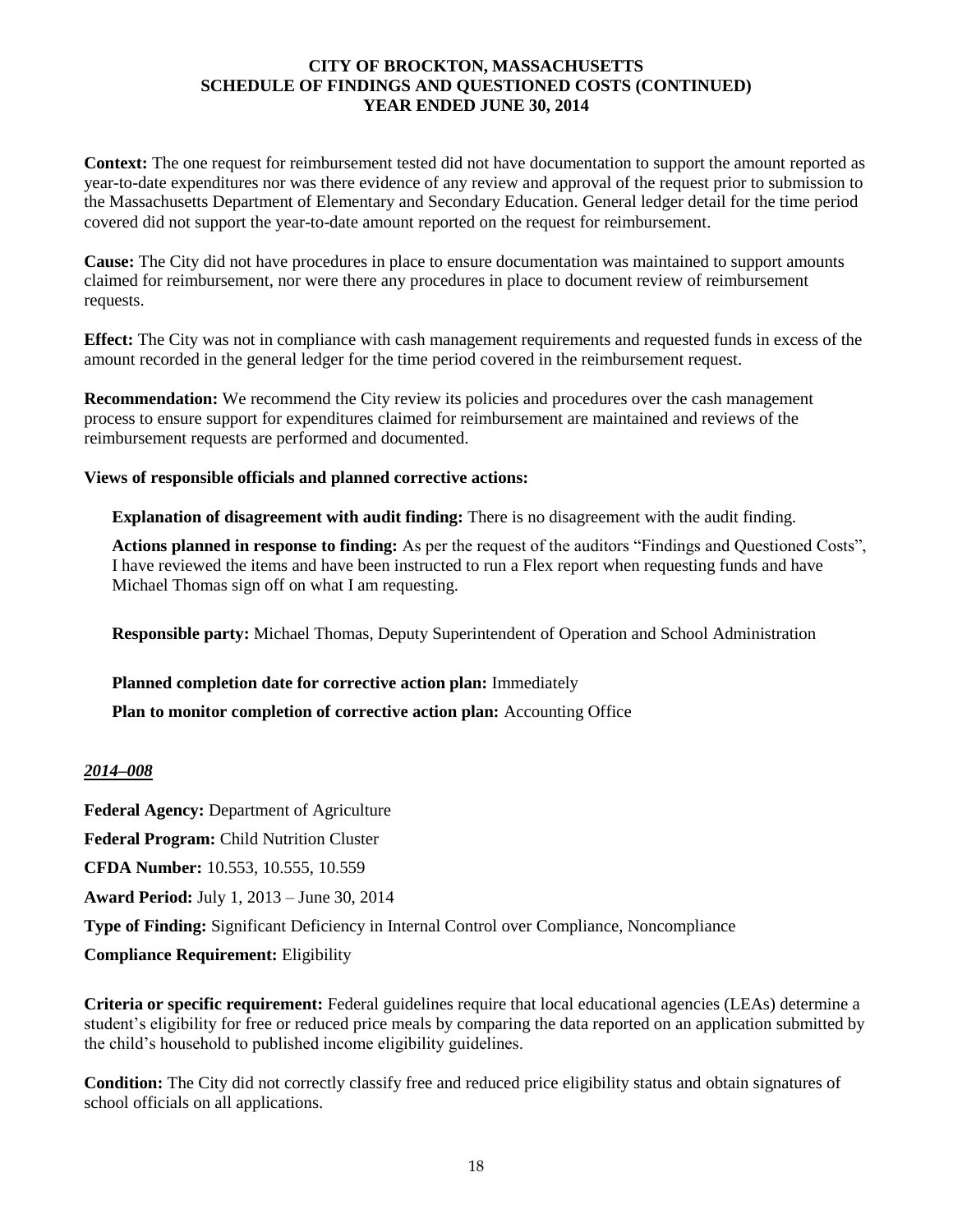# **Questioned Costs:** Unknown

**Context:** During our testing of eligibility, we noted 8 out of 40 students tested did not have the correct classifications for the reduced or free lunch eligibility status and/or the student's application did not contain signatures of school officials indicating review and authorization of the application. There was one instance of a missing application.

**Cause:** Procedures are not in place to ensure adequate application tracking, eligibility status updating and database transitioning.

**Effect:** The City was not in compliance with eligibility requirements.

**Recommendation:** We recommend the City review its policy and procedures over the eligibility determination process in order to ensure the proper tracking and review of applications and determination of the appropriate eligibility status in accordance with Department of Ed guidelines. The City should consider providing training as needed to ensure all individuals involved in the process understands the requirements.

#### **Views of responsible officials and planned corrective actions:**

**Explanation of disagreement with audit finding:** There is no disagreement with the audit finding.

**Actions planned in response to finding:** Each school will record in alphabetical order (last name and first name of student, ID# and name of school) on a roster of all applications received. As, the applications are processed they will be dated and initialed to indicate they have been entered. We will then review what has been entered. Applications will then be tagged with a yellow sticker and dated showing they have been reviewed. When processing and reviewing of the applications is complete the applications will then be filed in batches by school and batch number. We will also require each school to copy and maintain a file on location.

**Responsible party:** Eileen Angeli, School Lunch Clerk

#### **Planned completion date for corrective action plan:** Immediately

**Plan to monitor completion of corrective action plan:** The Executive Director of Financial Services will work to improve the Lunch Program processes, institute more training sessions and implement clearer procedures to ensure compliance with eligibility

#### *2014–009*

**Federal Agency:** Department of Agriculture

**Federal Program:** Child Nutrition Cluster

**CFDA Number:** 10.553, 10.555, 10.559

**Award Period:** July 1, 2013 – June 30, 2014

**Type of Finding:** Significant Deficiency in Internal Control over Compliance, Noncompliance

**Compliance Requirement:** Special Tests and Provisions, Verification of Free and Reduced Price Applications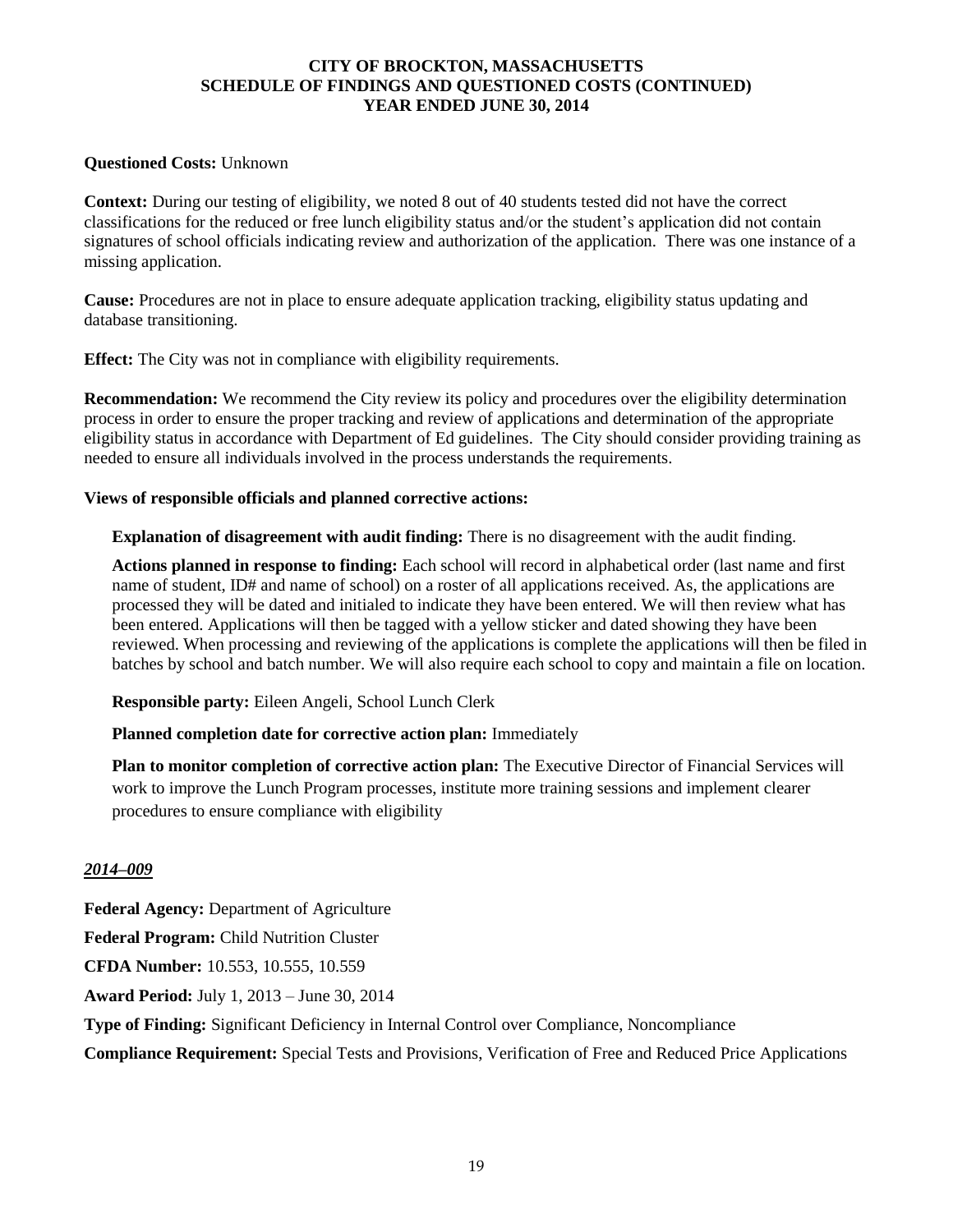**Criteria or specific requirement:** Federal guidelines require that by November 15<sup>th</sup> of each school year, the local education agency (LEA) verify the current free and reduced price eligibility of households from a sample of applications that were approved for free and reduced price meals and make appropriate changes to the eligibility status based on the results of the verification.

**Condition:** The City did not correctly change the eligibility status for certain students in the verification process. In addition there were missing applications.

# **Questioned Costs:** Unknown

**Context:** During our testing of the verification procedures, we noted 5 out of 14 free and reduced price eligibility status verifications tested had incorrect status changes as a result of the verification process. In addition, there were 5 out of 14 verification's tested in which the applications could not be found.

**Cause:** Procedures are not in place to ensure adequate application tracking, eligibility status updating and database transitioning.

**Effect:** The City was not incompliance with verification requirements.

**Recommendation:** We recommend the City provide training to all individuals involved with the verification process to make sure they understand the rules for determining the eligibility status and the procedures for making the changes in the computer system, as well as maintaining all documentation related to the determination of eligibility.

#### **Views of responsible officials and planned corrective actions:**

**Explanation of disagreement with audit finding:** There is no disagreement with the audit finding.

**Actions planned in response to finding:** The process of Verification will start October 1<sup>st</sup> and go until November 15<sup>th</sup>. The Horizon Program system will be used to generate a list of families that have been chosen. A letter will be sent home to notify the house hold that they need to send in proof of income before or by November 15<sup>th</sup> or the students will have to pay full price for breakfast and lunch. In 10 days after the first letter a second letter will be sent home only to the families who have not responded. On November  $15<sup>th</sup>$  the status of the students with no proof of income will be changed to a denied status through the Horizon software. A letter will then be sent to notify the household. The household will then have to re-apply with an application and proof of income. A student's status will be changed manually if there is proof of income and the Horizon software will change the status of the students who have not turned in proof of income on November  $15<sup>th</sup>$ .

**Responsible party:** Eileen Angelli, School Lunch Clerk

# **Planned completion date for corrective action plan:** In Process

**Plan to monitor completion of corrective action plan:** The Exectutive Director of Financial Services will perform a review of procedures and will monitor verification testing for compliance.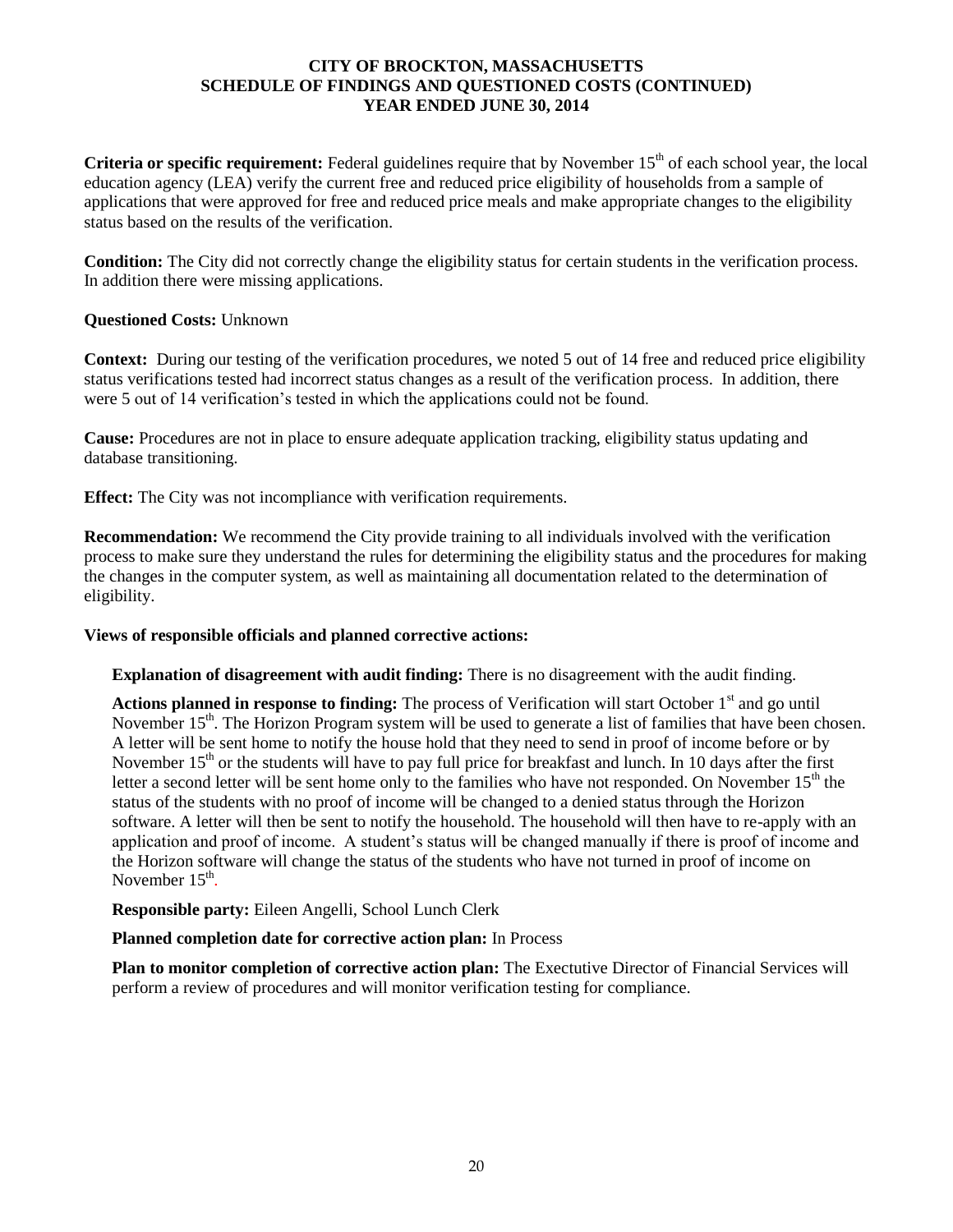# *2014–010*

**Federal Agency:** Department of Agriculture **Federal Program:** Child Nutrition Cluster **CFDA Number:** 10.553, 10.555, 10.559 **Award Period:** July 1, 2013 – June 30, 2014 **Type of Finding:** Significant Deficiency in Internal Control over Compliance, Noncompliance **Compliance Requirement:** Reporting

**Criteria or specific requirement:** Federal guidelines require that local educational agencies (LEAs) submit claims for reimbursement based on meal counts at each school site.

**Condition:** The City did not correctly report the number of meals served for free breakfast on one of their monthly claims for one of the school sites.

#### **Questioned Costs:** \$40

**Context:** During our testing of the monthly claims, we noted that 1 out of 40 school meal count reports tested did not get reported correctly on the monthly claim. The school meal count report showed the free breakfast count to be 20 meals less than what was reported on the monthly claim.

**Cause:** The information for the monthly claim is manually entered from the meal count reports from each school. Incorrect amount is due to a data entry error.

**Effect:** The City claimed more meals served than what was shown on their meals served report.

**Recommendation:** We recommend the City review its procedures for claims reporting and consider adding a procedure that will catch data entry errors.

#### **Views of responsible officials and planned corrective actions:**

**Explanation of disagreement with audit finding:** There is no disagreement with the audit finding.

**Actions planned in response to finding:** Each month before the claim is released to be submitted the claim will be reviewed by someone other than person completing claim for any data entry errors. Once the review is completed and approved we will then release the claim to be submitted.

**Responsible party:** Thomas Burke, Resident District Manager

**Planned completion date for corrective action plan:** Immediately

**Plan to monitor completion of corrective action plan:** The Executive Director of Financial Services will monitor the monthly claim submissions for compliance.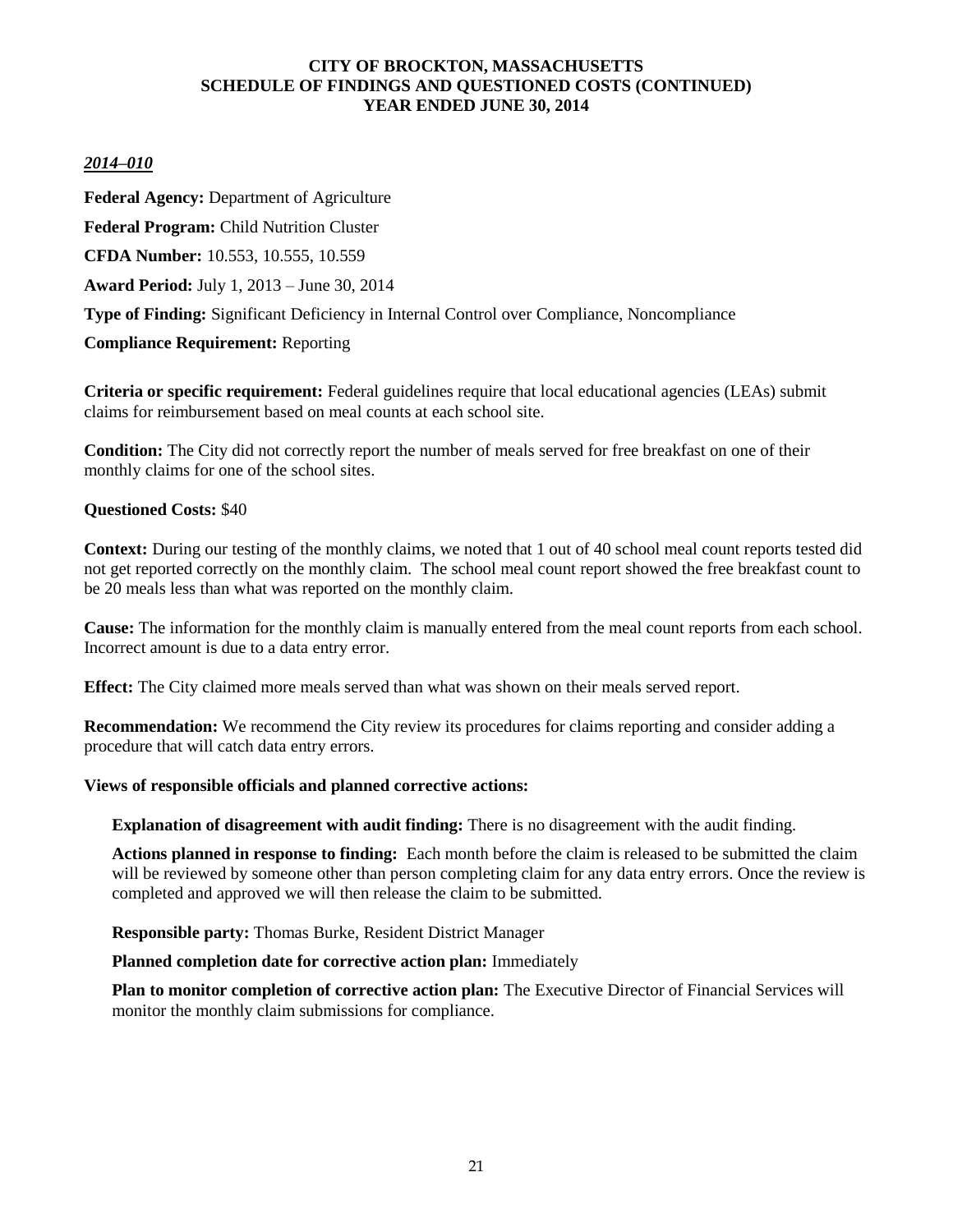# *2014–011*

**Federal Agency:** Department of Housing and Urban Development **Federal Program:** Community Development Block Grant **CFDA Number:** 14.218 **Award Period:** July 1, 2013 – June 30, 2014 **Type of Finding:** Significant Deficiency in Internal Control over Compliance **Compliance Requirement:** Procurement, Suspension and Debarment

**Criteria or specific requirement:** The Code of Federal Regulations (CFR) Title 2, part 180.220 states that "non-Federal entities are prohibited from contracting with or making sub-awards under covered transactions to parties that are suspended or debarred or whose principals are suspended or debarred. "Covered transactions" include those procurement contracts for goods and services awarded under a non-procurement transaction (e.g., grant or cooperative agreement) that are expected to equal or exceed \$25,000 or meet certain other criteria as specified in 2 CFR section 180.220. All non-procurement transactions entered into by a recipient (i.e., sub-awards to subrecipients), irrespective of award amount, are considered covered transactions, unless they are exempt as provided in 2 CFR section 180.215."

**Condition:** The City's subrecipient did not verify through the *System of Award Management* website, obtain a certification, or include a clause or condition within the contract for vendors contracted with in excess of \$25,000. As part of our audit procedures we established vendor compliance with suspension and debarment by verifying that they were not suspended or debarred on the *System of Award Management* website.

#### **Questioned Costs:** None

**Context:** During our testing of procurement, suspension and debarment, we found 1 out of 2 vendor files tested did not have suspension and debarment verification.

**Cause:** The City's subrecipient had significant turnover of staff in this program and there were not able to locate documentation to support their compliance with the requirements for suspension and debarment.

**Effect:** The City's subrecipient does not have procedures in place to verify it is not contracting with parties that are suspended or debarred.

**Recommendation:** We recommend the City's subrecipient implement procedures to ensure that all vendors contracted with that meet the \$25,000 threshold have not been suspended or debarred or otherwise excluded from doing business prior to procuring their services.

#### **Views of responsible officials and planned corrective actions:**

**Explanation of disagreement with audit finding:** There is no disagreement with the audit finding.

**Actions planned in response to finding:** The City will require the sub-recipient to establish procedures that ensure that all vendors contracted with that meet the \$25,000 threshold have not been suspended or debarred or otherwise excluded from doing business prior to procuring their services.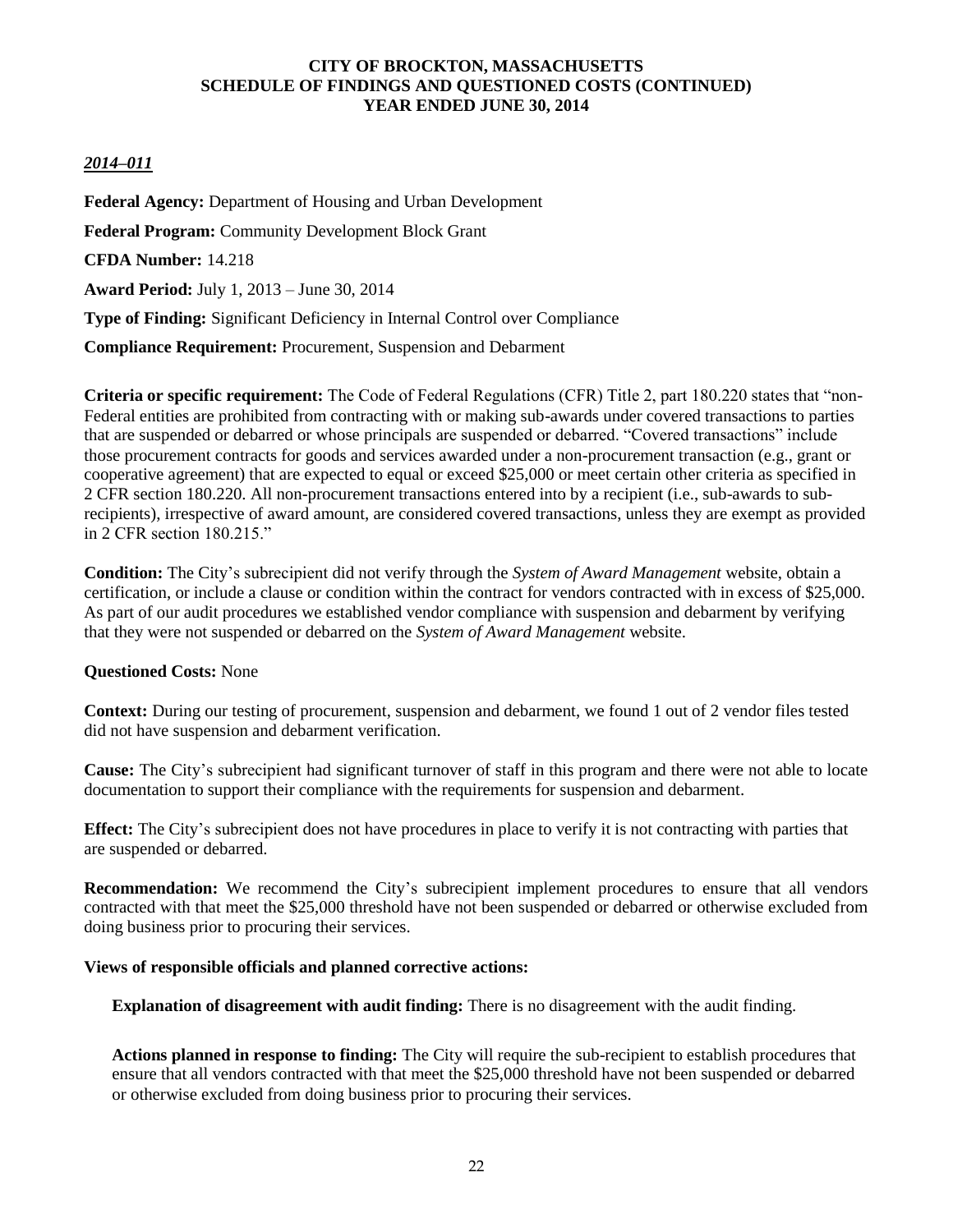#### **Responsible party:** Heidi Chuckran, City Auditor

#### **Planned completion date for corrective action plan:** Immediately

**Plan to monitor completion of corrective action plan:** This will be an on-going monitoring procedure by the City to ensure that the sub-recipient maintains documentation to support vendor expenditures that meet the \$25,000 threshold so that its vendors have not been suspended or debarred or otherwise excluded from doing business prior to procuring their services.

# *2014–012*

**Federal Agency:** Department of Housing and Urban Development **Federal Program:** Community Development Block Grant **CFDA Number:** 14.218 **Award Period:** July 1, 2013 – June 30, 2014 **Type of Finding:** Significant Deficiency in Internal Control over Compliance, Noncompliance **Compliance Requirement:** Subrecipient Monitoring

**Criteria:** Federal guidelines require that a pass-through entity identify to the subrecipient the federal award information including CFDA, title and number, award name and number, and awarding agency at the time of subaward.

**Condition:** The City did not identify to the subrecipient the required federal award information at the time of the subaward.

#### **Questioned Costs:** None

**Context:** The one subrecipient agreement tested did not contain the CFDA number for the federal award.

**Cause:** Procedures are not in place for ensuring all required information is included in subrecipient agreement.

**Effect:** The City was not in compliance with subrecipient monitoring requirements.

**Recommendation:** Procedures over subrecipient monitoring be implemented to ensure subrecipient grant agreements include all required elements as outlined in the federal regulations.

# **Views of responsible officials and planned corrective actions:**

**Explanation of disagreement with audit finding:** There is no disagreement with the audit finding.